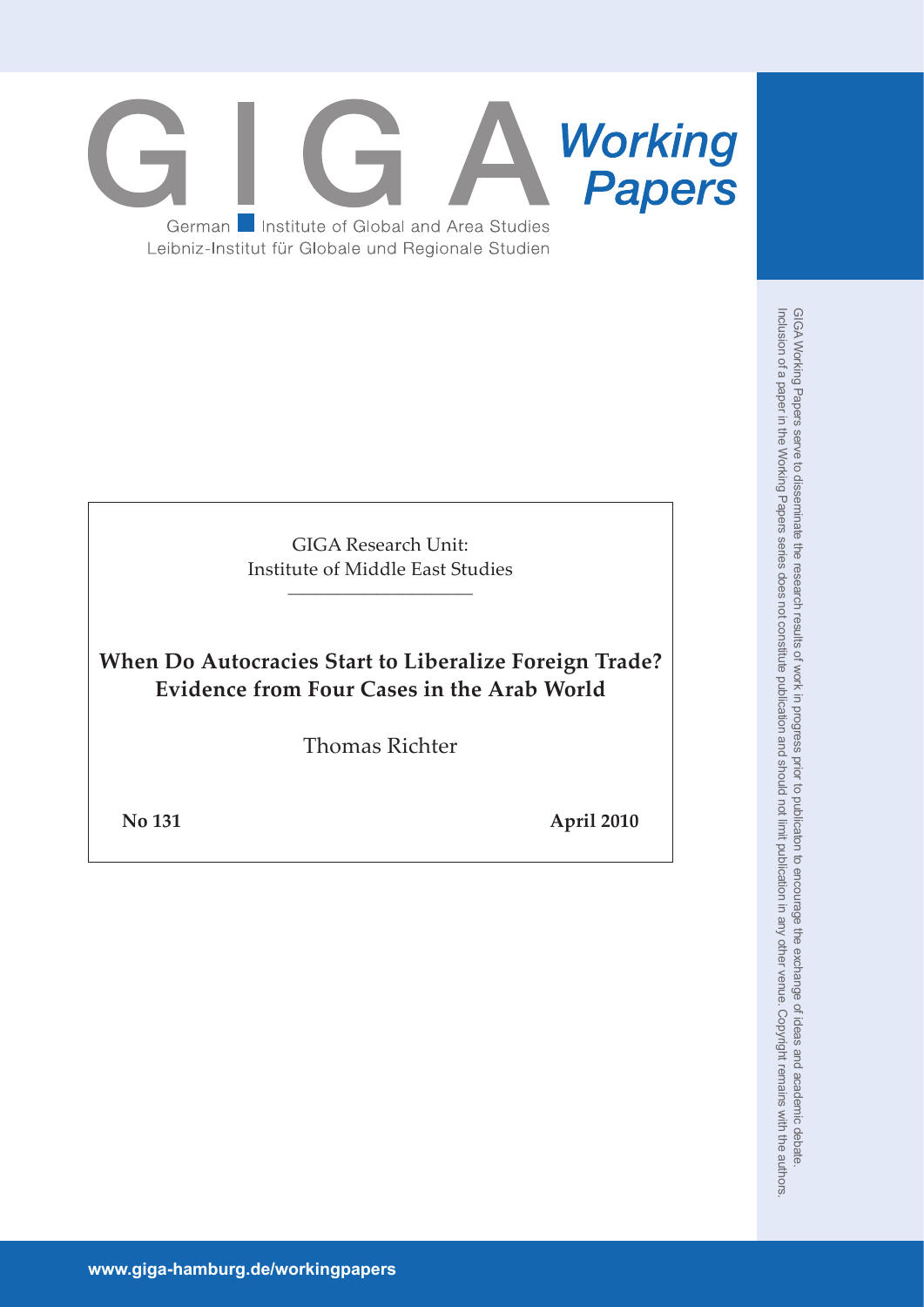# **GIGA Working Papers**

Edited by the GIGA German Institute of Global and Area Studies Leibniz‐Institut für Globale und Regionale Studien

The GIGA Working Papers series serves to disseminate the research results of work in progress prior to publication in order to encourage the exchange of ideas and academic debate. An objective of the series is to get the findings out quickly, even if the presentations are less than fully polished. Inclusion of a paper in the GIGA Working Papers series does not constitute publication and should not limit publication in any other venue. Copyright remains with the authors. When working papers are eventually accepted by or published in a journal or book, the correct citation reference and, if possible, the corresponding link will then be included on the GIGA Working Papers website at <www.giga-hamburg.de/ workingpapers>.

GIGA research unit responsible for this issue: Institute of Middle East Studies Editor of the GIGAWorking Papers series: Bert Hoffmann <workingpapers@giga‐hamburg.de> Copyright for this issue: © Thomas Richter

English copy editor: James Powell Editorial assistant and production: Silvia Bücke

All GIGA Working Papers are available online and free of charge on the website <www.giga‐hamburg.de/workingpapers>.

For any requests please contact: E‐mail: workingpapers@giga‐hamburg.de Phone: ++49 (0)40 ‐ 4 28 25 ‐ 548

The GIGA German Institute of Global and Area Studies cannot be held responsible for errors or any consequences arising from the use of information contained in this Working Paper; the views and opinions expressed are solely those of the author or authors and do not necessarily reflect those of the Institute.

GIGA German Institute of Global and Area Studies Leibniz‐Institut für Globale und Regionale Studien Neuer Jungfernstieg 21 20354 Hamburg Germany E‐mail: info@giga‐hamburg.de Website: www.giga‐hamburg.de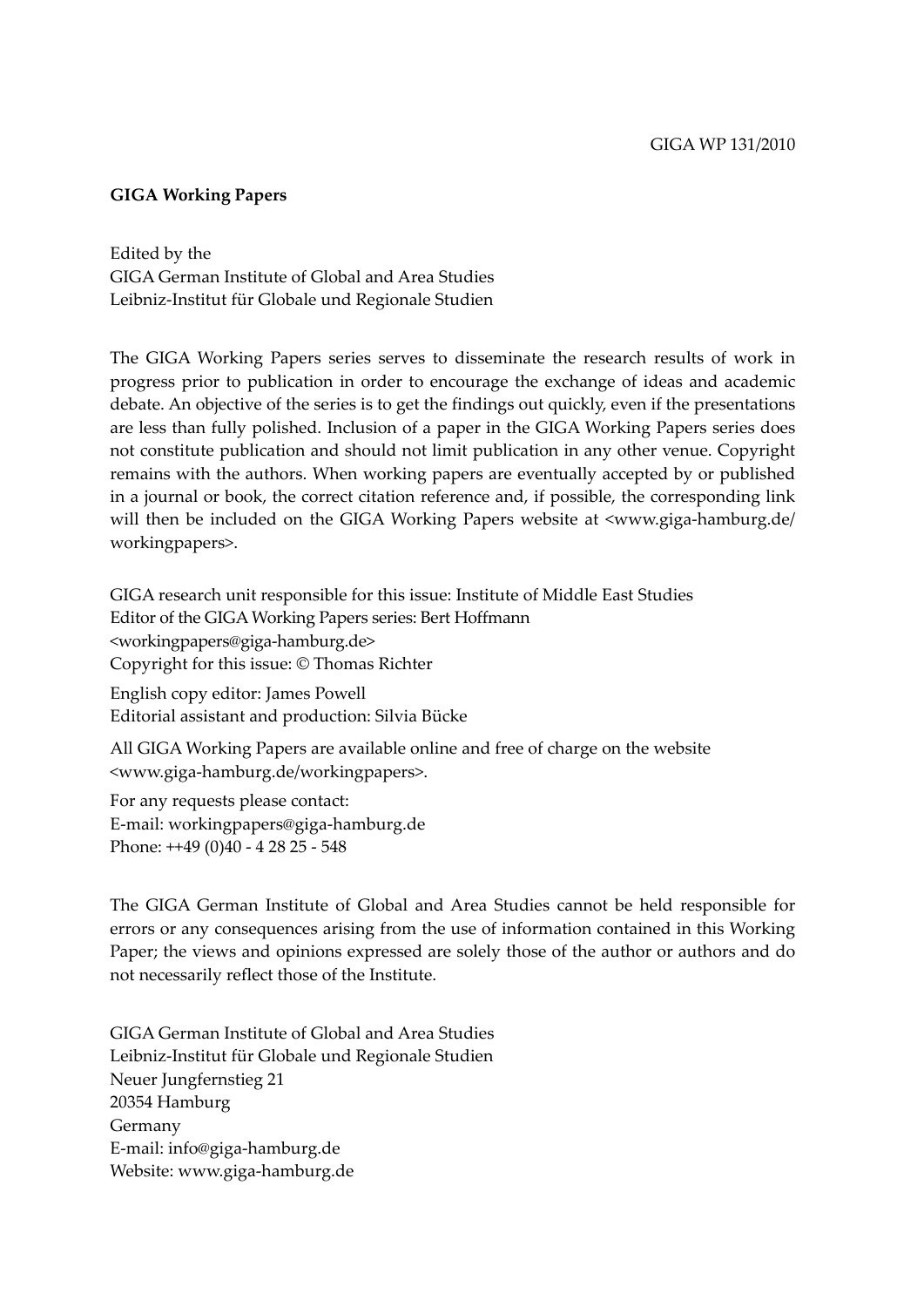# **When Do Autocracies Start to Liberalize Foreign Trade? Evidence from Four Cases in the Arab World**

# **Abstract**

This paper argues that trade and capital account reforms within autocracies underlie the primacy of foreign currency procurement. A longitudinal comparison of four countries (Morocco, Tunisia, Egypt and Jordan) in the Middle East and North Africa region shows a historical sequencing of reforms. In the 1960s and 1970s, the foreign exchange scarcity was managed primarily by rising restrictions, accumulation of debt and a number of unilateral country‐specific strategies, including broader economic openings (*infitah*) and isolated capital account liberalizations. However, IMF‐friendly reforms (orthodox trade liberaliza‐ tion) only became a political option in the context of the extreme fiscal scarcity of the 1980s and 1990s, after the failure of these earlier policies and the drying up of alternative unconditional finance. Additionally, the time differences regarding when orthodox reforms are implemented within autocracies mainly relate to global and regional cycles of different ex‐ ternal windfall gains. These findings complement recent debates about the rush to free trade in at least two regards. First, they point to distinct causal mechanisms depending on the type of political regime (for example, autocracy versus democracy), explaining the beginning of trade and capital account liberalizations among developing countries. Second, they reveal the conditional historical influence of neoliberal ideas among structurally similar autocracies.

Keywords: Autocracy, trade and capital account liberalization, Morocco, Tunisia, Egypt, Jordan JEL Code: F13, F31, N45, N95, O24, P52

An earlier version of this paper was presented at the 50<sup>th</sup> ISA Annual Convention 2009, New York, USA, February 15–18, 2009, and at the Thursday's Seminar in Political Studies, IMT Institute for Advanced Studies, Lucca, May 21, 2009.

#### **Dr. Thomas Richter**

is a political scientist and research fellow at the GIGA Institute of Middle East Studies**.**

Contact: richter@giga‐hamburg.de

Website: http://staff.giga‐hamburg.de/richter

http://staff.en.giga‐hamburg.de/richter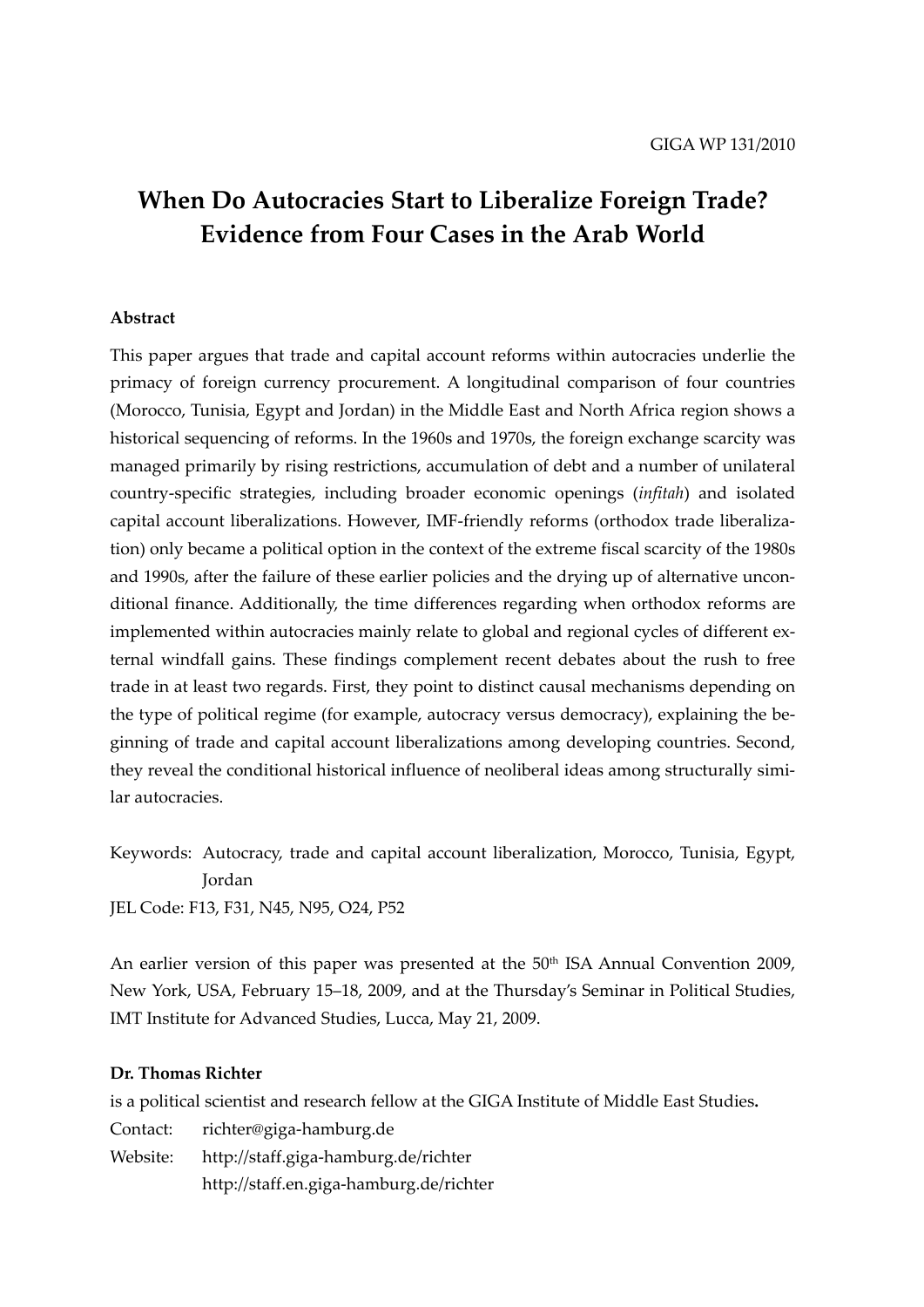#### **Zusammenfassung**

# **Wann beginnen Autokratien ihre Außenwirtschaftsbarrieren abzubauen? Ein Vergleich von vier Fällen in der arabischen Welt**

Im Papier wird argumentiert, dass die Reform von Außenwirtschaftsbarrieren innerhalb von Autokratien dem Primat der Devisenbewirtschaftung unterliegt. Ein historischer Ver‐ gleich von vier Staaten (Marokko, Tunesien, Ägypten und Jordanien) in der Region Nah‐ und Mittelost verweist auf eine historische Sequenz von Reformen. In den 1960er und 1970er Jahren reagierten die untersuchten Staaten auf Devisenknappheit mit steigenden außenwirtschaftlichen Regulierungsniveaus, externer Verschuldung und einer Reihe von unilateralen länderspezifischen Strategien, wie ökonomischer Öffnung (*infitah*) und selek‐ tiver Liberalisierung des Zahlungsverkehrs. IWF‐induzierte Reformen (orthodoxe Au‐ ßenwirtschaftsliberalisierung) wurde darauf folgend erst im Kontext extremer fiskalischer Krisen in den 1980ern und 1990ern opportun, nachdem diese früheren Reformen geschei‐ tert und alternative nicht-konditionale Finanzierungsformen ausgetrocknet waren. Zeitliche Unterschiede bei der Implementierung orthodoxer Reformen lassen sich daher am besten mit Blick auf global und regional unterschiedliche Zyklen externer staatlicher Ren‐ teneinnahmen verstehen. Diese Erkenntnisse ergänzen aktuelle Debatten in Bezug auf die Determinanten von außenwirtschaftlicher Liberalisierung in mindestens zwei Aspekten: Erstens wird auf unterschiedliche kausale Mechanismen in Abhängigkeit vom Regimetyp (z. B. Autokratie versus Demokratie) verwiesen, um den Beginn von Außenwirtschaftsli‐ beralisierung in Entwicklungsländern zu erklären. Zweitens wird auf den kontextuellen historischen Einfluss der neo-liberalen Beratungspraxis innerhalb strukturell ähnlich aufgebauter Autokratien aufmerksam gemacht.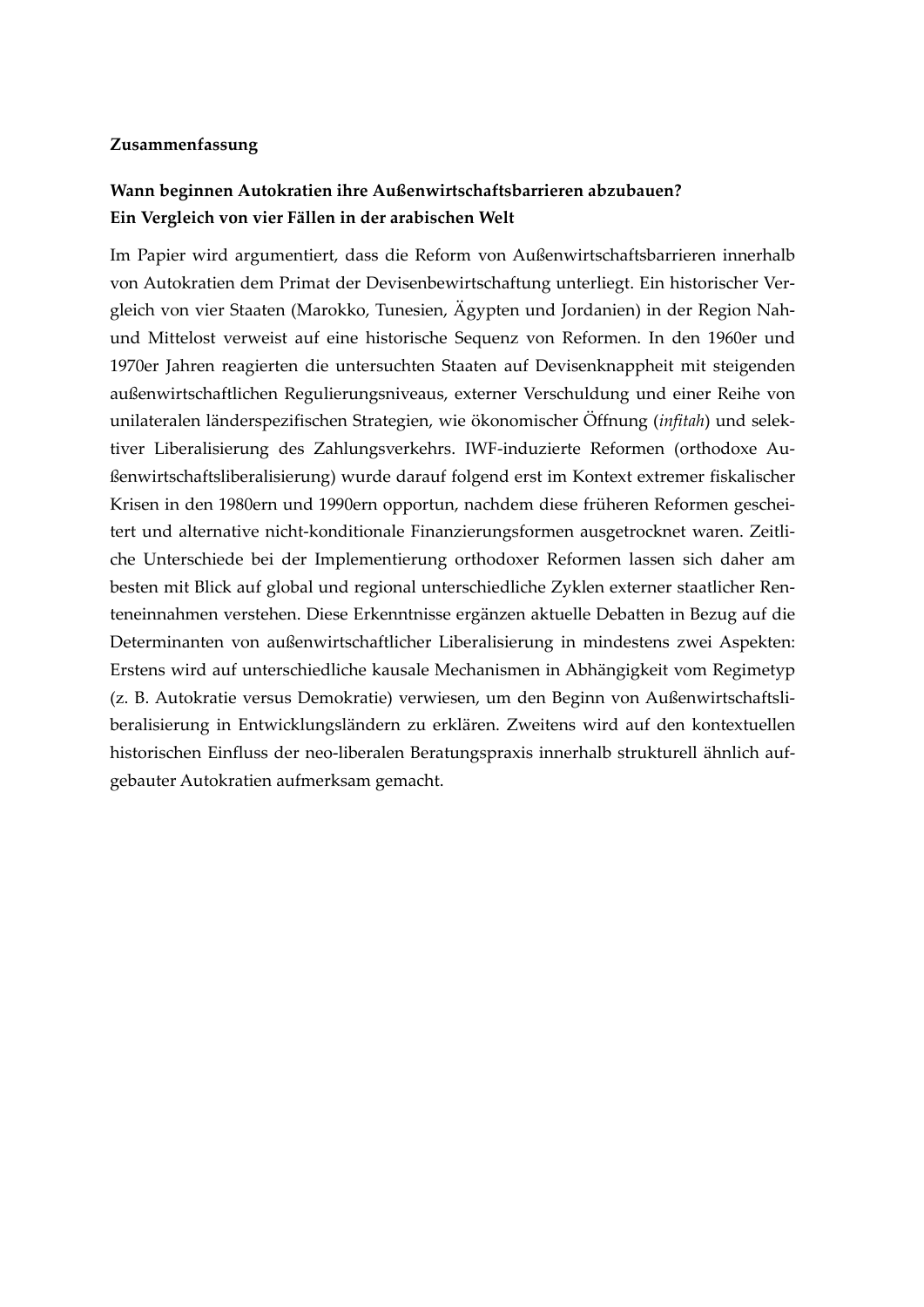# When Do Autocracies Start to Liberalize Foreign Trade? Evidence from Four Cases in the Arab World

# **Thomas Richter**

## **Article Outline**

- 1 Introduction
- 2 Recent Perspectives on the Determinants of the Rush to Free Trade
- 3 Case Selection and Methodology
- 4 Morocco—Phosphate Boom, Late Import Substitution, and Early Liberalization
- 5 Tunisia: State‐led Import Substitution and Liberalization since 1986
- 6 Egypt: the Long Road from Arab Socialism to Orthodox Liberalization since 1991
- 7 Jordan: Public‐private Import Substitution, Oil Boom and Liberalization during the Early 1990s
- 8 A Comparative Conclusion

# **1 Introduction**

While the recent world financial crisis has led many to fear a resurgence of global protectionism, academia still struggles to explain the unparalleled preceding global rush to free trade (Rodrik 1994; Milner 1999). Conventionally, quantitative studies have explained trade and capital account liberalization among developing nations according to one of two different causal mechanisms. First, it is argued that increasing trade and capital account openness corre‐ sponds to the rise of government accountability and popular representation. Democratization of political systems reduces the ability of governments to use trade and capital account barriers as a strategy for building support among domestic constituencies and therefore increases the probability of a more open economy (Frye/Mansfield 2004; Martin 2005; Milner/Kubota 2005; Kennedy 2007). Second, other researchers argue that the rise of neoliberal ideas within international financial institutions, especially the International Monetary Fund's (IMF) surveillance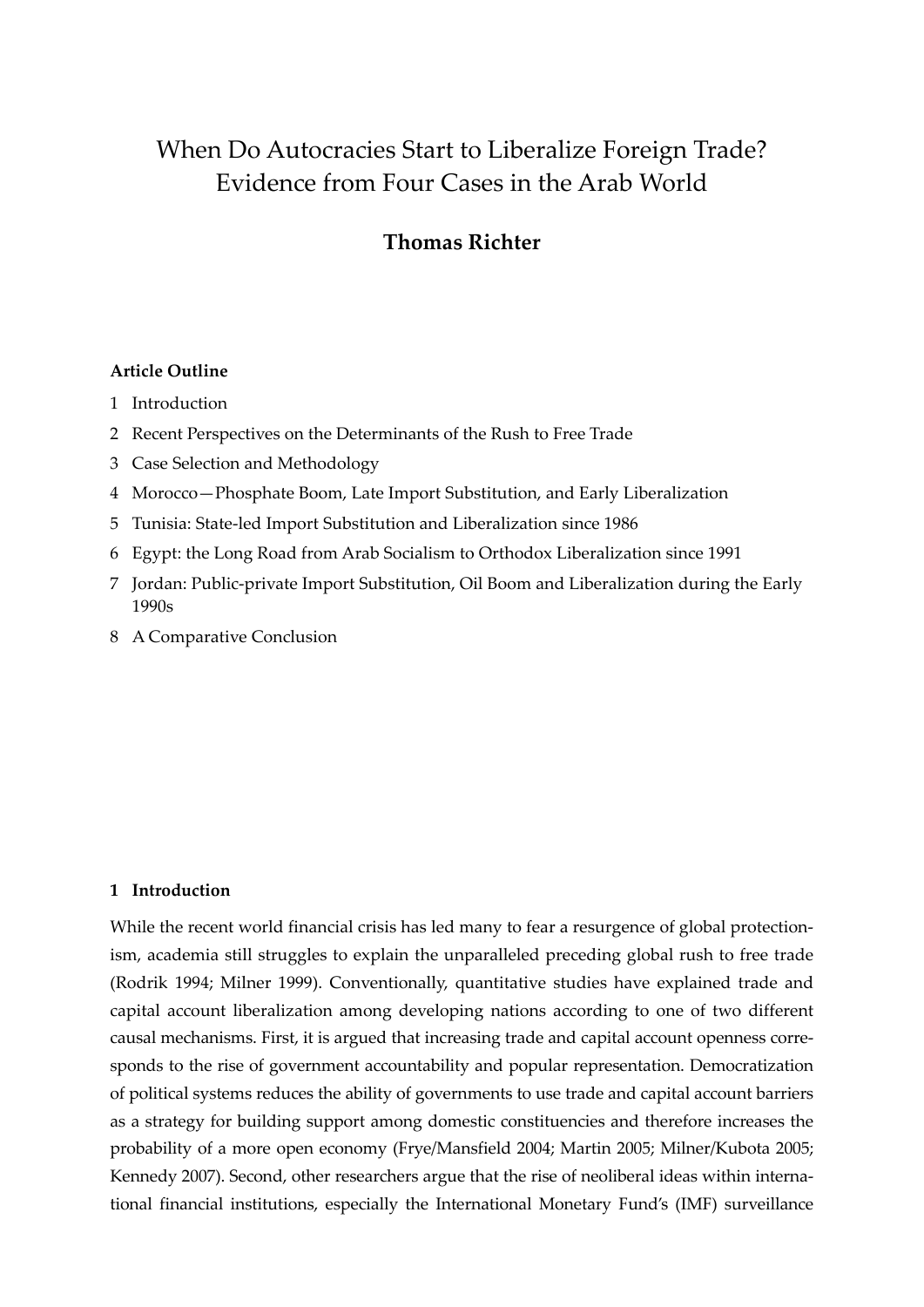power, has forced the liberalization of capital and trade account legislation among IMF member states (Broome/Seabrooke 2007; Chwieroth 2007b, 2007a; Lombardi/ Woods 2008).

However, both perspectives fail to understand the rationale of trade and capital ac‐ count reforms within autocracies. Given similar external and internal conditions, why did some authoritarian regimes start to reform their trade and capital account legislation earlier than others? Concentrating on four cases from the Arab world (Morocco, Tunisia, Egypt and Jordan), this article argues that among stable and structurally similar autocracies, any time differences in trade and capital account reforms are contingent upon the state's aggregated foreign exchange. Thus, under constant levels of convertible currencies, there was no need to implement neoclassical reforms despite regular IMF consultations. Only under extreme fiscal scarcity, which ensued after the failure of alternative policies, did IMF-friendly trade and capital account reforms become a political option. Therefore, different cycles of external windfall gains have played an important role in augmenting IMF pressure for neoliberal reforms among Arab authoritarian regimes.

After this introduction, the region of the Middle East and North Africa (MENA) will be characterized as an outlier, being a nondemocratizer with the second‐largest degree of trade and capital account liberalization worldwide. This makes the region particularly well suited for exploring the conditions of trade and capital account reforms and going beyond one of the two existing paradigms, thereby excluding democratization as a potential explanation. Four in-depth descriptions which summarize extensive analyses of original documents and highlight the motivations and rationales behind national leaders' decisions to implement trade and capital account reforms are then presented. Comparing the historical experiences of these four mostly similar Arab cases will eventually help to specify a possible causal mechanism that explains under what circumstances capital and trade account reforms have been initiated by structurally similar, and stable, autocracies.

#### **2 Recent Perspectives on the Determinants of the Rush to Free Trade**

During the 1990s research in (international) political economy was most often at odds about the determinants of foreign trade policies. In particular, the *primum mobile* behind the rush to free trade (Rodrik 1994; Milner 1999) was a matter of heated debate. Even though neoclassical welfare economics has established the almost universal consensus that an aggregated reduction of trade restrictions will lead to welfare gains within the economy at large, it remains entirely open as to why, then, most of the world's nations have erected trade barriers and have consistently kept them at high levels. One answer to this question highlights the influence of powerful domestic groups as preservers of the status quo. Depending on the theoretical models used, these interest groups are organized around actors (competing import producers and holders of import licenses), sectors (less competitive sectors), or factors (scarce production inputs) (Frieden/Rogowski 1996: 37‐38; Milner 1999: 95 ff.). However, the litera‐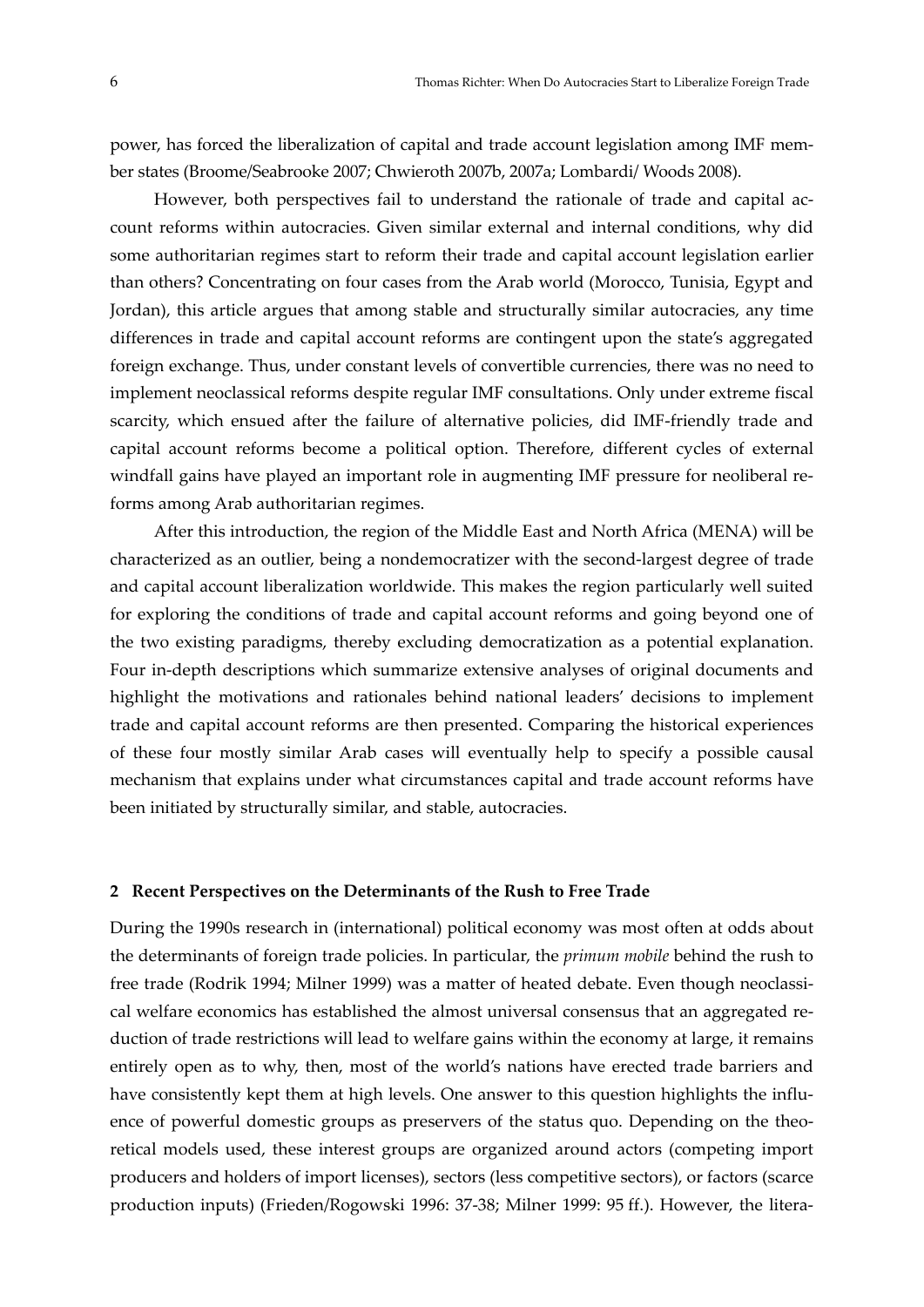ture is far from being in concord about which model best explains the comparative historical development of trade reforms (Milner 1999: 96).

In contrast, political scientists and sociologists argue that the regulation of international commodity flows is included in the sovereign rights of any nation‐state. Based on this prin‐ cipal, these scholars are interested in the intentions, motivations, and structural determinants that influence the rise, and the dismantling, of trade restrictions among developing countries (Milner 1999: 92). During the early 1990s a rich cluster of case studies emerged wherein trade liberalization was analyzed within a broader framework of structural adjustment and economic liberalization.<sup>1</sup> Although these studies tried "to single out those [factors] that best explain why governments followed similar or different adjustment paths" (Nelson 1990a: 325), no generalization about the general patterns of these processes was achieved (Wilson 1991: 1478). It was Helen Milner who concluded in 1999 that "[n]one of our existing theories by it‐ self seems to do very well in explaining this movement [the rush to free trade] […] and none appears to have predicted it" (Milner 1999: 111).

Not until the dawn of the third millennium did a new paradigm emerge, one which emphasizes the causal influence of democracy and democratization upon the reduction of foreign trade barriers among developing nations (Frye/Mansfield 2004; Martin 2005; Milner/ Kubota 2005; Bodenstein/Schneider 2006; Kennedy 2007). In light of this, it is now said that "authoritarianism may be associated with higher trade protection" (Banerji/Ghanem 1997: 188) and "autocrats are less likely to open up the economy" (Giavazzi/Tabellini 2005: 26).

Alternatively, a number of recent contributions have argued that neoclassical policies, as proposed by the IMF, have been a driving force behind capital and trade account reforms. For Broome and Seabrooke (2007), the IMF acts mainly as a provider of comparative knowledge for possible policy reform. Lombardi and Woods (Lombardi/Woods 2008) map out several deductively reasoned options concerning how IMF surveillance might convince countries to bring about policy change. In addition, Chwieroth (2007b; 2007a) shows in a statistical analysis that increasing capital account openness among emerging countries is significantly associated with the growing presence of neoliberal bureaucrats within the IMF.

#### **3 Case Selection and Methodology**

Surprisingly, from an interregional perspective, average trends between democracy and capital and trade account liberalizations are non-uniform. Figures 1 and 2 summarize average regional degrees of trade and capital restrictions between 1978 and 2003 using a recently de‐ veloped index of trade and capital account openness.2 The higher the value of the index, the

<sup>1</sup> See, among others (Nelson 1989; Herbst 1990; Nelson 1990b; Frieden 1991; Barkey 1992; Haggard/Kaufman 1992; Harik/Sullivan 1992; Haggard/Webb 1993; Nelson 1993; Niblock/Murphy 1993; Haggard/Webb 1994; Dorn‐ busch/Edwards 1995; Henry 1996).

<sup>2</sup> More details about the construction and coding of the CACAO Index (CACAO stands for Current Account and Capital Account Openness) can be found in (Martin 2005) as well as on Christian Martin's website, http://www.polsci.org/martin/forschung\_eng.html.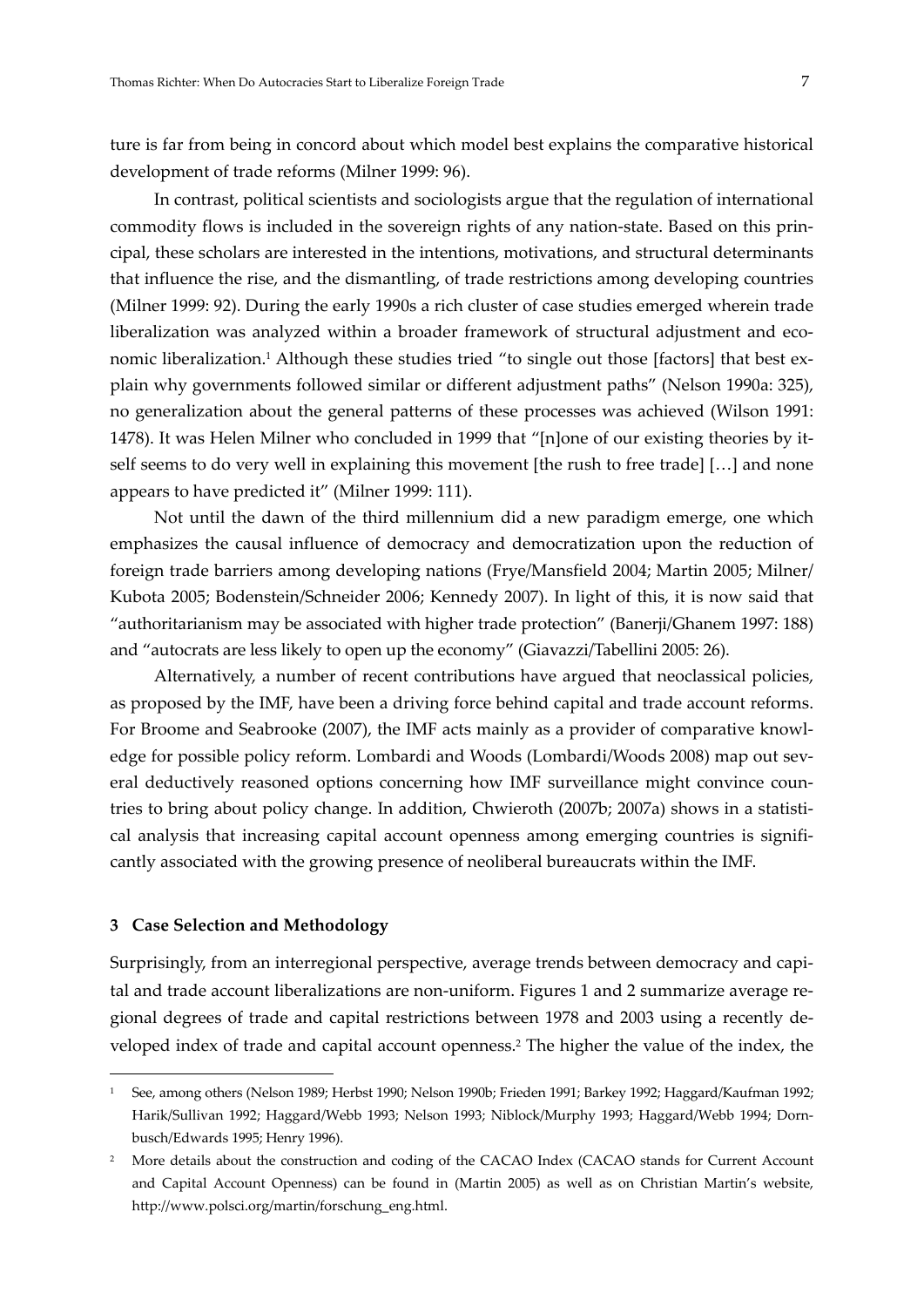less open the economy. Trends in all regions show a general decline of trade and capital account restrictions since 1978. However, regions have adjusted to different degrees. Latin America has liberalized most, followed by MENA, to which sub‐Saharan Africa comes very close. Asia has performed the worst in reducing trade and capital account barriers.



**Figure 1: Degree of Trade Regulations (CACAO‐TRADE) among World Regions, 1978–2003**

Source: CACAO Index (Martin 2005).





Source: CACAO Index (Martin 2005).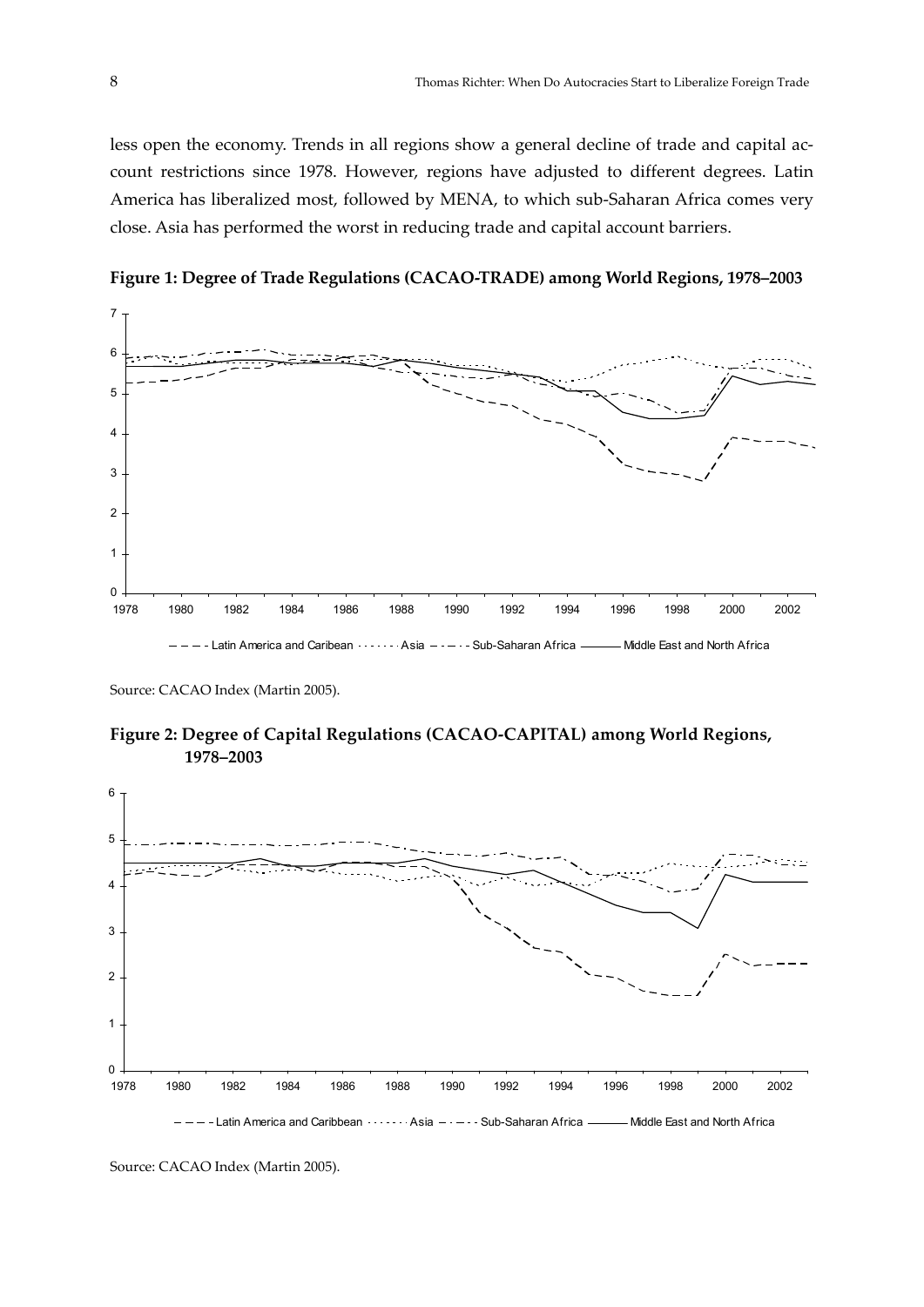

**Figure 3: Degree of Democracy (POLITY‐IV) among World Regions, 1978–2003**

Source: Polity-IV (Marshall et al. 2006), transformed to a 0 to 20 scale by the author.

Regional annual degrees of democracy (Figure 3) point to an even more fragmented picture. Latin America fits best to the democratization-cum-liberalization paradigm, followed by sub-Saharan Africa. In Asia, the initial degree of democracy was much higher than that in the Middle East, with both regions democratized to well below average degrees. Only MENA's political regimes implemented a comprehensive liberal reform of trade and capital account regulations. Therefore, it is the MENA region that deviates most from the recently developed democratization‐cum‐foreign‐economic‐liberalization paradigm.

As recent methodological debates on case selection suggest, deviant cases are a unique source for the (re)discovery of new or subsample causal argumentations (George/Bennett 2005; Seawright/Gerring 2008). More specifically, deviants provide a heuristic opportunity to explore new variables, hypotheses, causal mechanisms, and causal paths (George/Bennett 2005: 75, 80‐81).3 In addition, the approach of focusing on cases within the same region is supported by Broome and Seabrooke's finding that the IMF constructs what they term associational context‐specific and regional templates in order to customize advice to IMF member states (Broome/Seabrooke 2007: 582). Therefore, an exploration of trade and capital account liberalizers sharing a common consultancy perspective by the IMF, with the most stable de‐ gree of autocracy worldwide, yields an interesting subsample in which to explore fresh insights about the determinants of the rush to free trade.

Literature on the Middle East and North Africa argues that the scope, as well as the timing, of economic liberalization may be heavily influenced by the kind/type and degree of natural resource revenues (Waterbury 1989; Glasser 1995; Beck/Schlumberger 1999; Glasser 2001). But only resource‐rich monarchies were able to avoid orthodox structural adjustment

<sup>3</sup> For similar methodological perspectives, see also (Lijphart 1971; Eckstein 1975).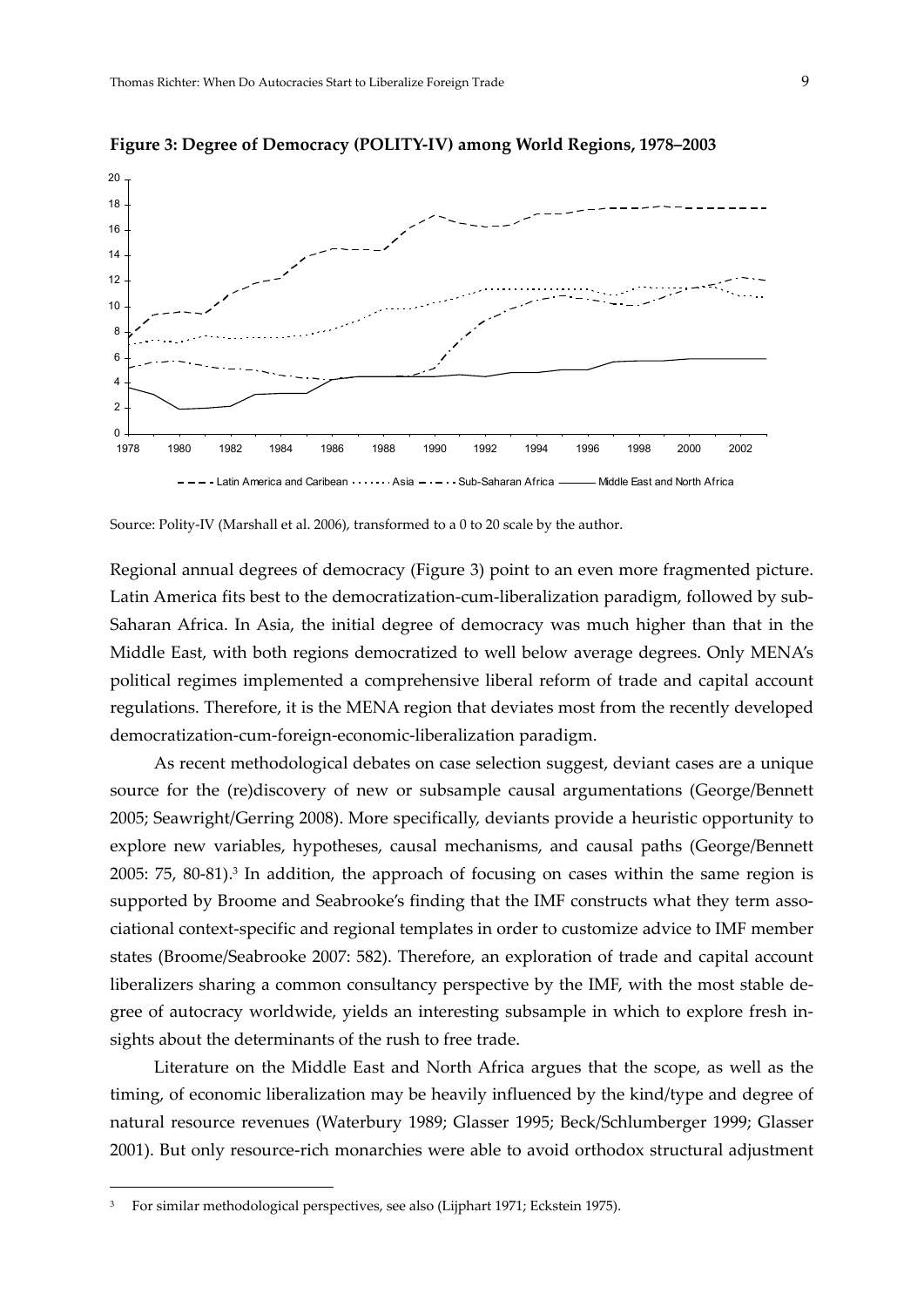due to their unique amounts of oil revenues (Glasser 1995: 57; Schlumberger 2004). Using the idea of a most similar systems design (Przeworski/Teune 1970: 32‐34), which suggests to se‐ lect cases according to the principle of highest achievable homogeneity at the independent variables given the highest achievable variation on the dependent variable, Morocco, Tunisia, Egypt and Jordan have been chosen among the non‐oil Arab countries because of their unique combination of several key characteristics. These four cases represent the Arab world's main resource‐poor but largely stable authoritarian regimes, nation‐states that have experienced no regime change since the 1950s, but which at the same time vary among themselves in terms of resource abundance and power structure. Tunisia and Egypt modestly depend on rent revenues earned from exporting oil and natural gas. Morocco and Jordan are non-oil countries, which have access to earnings from selling phosphates on the world markets. While, in Morocco and Jordan, traditional aristocratic elites and rural notables have survived until today—both are ruled by hereditary monarchies—Tunisia and Egypt have ex‐ perienced political upheavals that brought to power modern and bureaucratic middle‐classes and are now ruled by single-party regimes.<sup>4</sup> All four countries are members of the IMF, have completed annual IMF staff‐screenings and have implemented IMF‐supported structural ad‐ justment programs. Finally, the four countries exhibit different average foreign trade ratios.<sup>5</sup> Most importantly, the beginning of foreign trade and capital account liberalizations among these four cases shows a significant variation over time. Morocco started to reduce trade barriers in 1983 and Tunisia quickly followed in 1986, whereas Jordan and Egypt began to im‐ plement orthodox trade and capital account reforms only in 1992 and 1991 respectively.

Table 1 provides an overview of this comparative logic showing that there is neither an obvious correlation between authoritarian regime type (authoritarian Monarchy vs. single‐ party Republic) nor the primary source of external revenues (phosphates vs. oil) with the onset of orthodox trade and capital account reforms. Interestingly enough, high or very high levels of commodity flows per GDP (foreign trade ratio) did not systematically influence the tendency to liberalizing trade and capital barriers. Last but not least, assuming that IMF consultancy and advice was guided by a regional template, as suggested by Broome and Seabrooke (2007), one should expect a simultaneous beginning of foreign trade and capital ac‐ count liberalization within these four Arab autocracies.

<sup>4</sup> Algeria, Iraq and Syria, the three other single‐party Republics in the region, have not been chosen due to their high historical dependency on oil revenues, which tends to make them more like oil monarchies. Mauritania, Sudan and Yemen have been excluded primarily because of their permanently weak state structures, which makes them especially prone to low levels of policy implementation as well as being vulnerable to belligerent within-state groups. Yemen, further, has only existed as a unified nation-state since 1990.

<sup>5</sup> Foreign trade ratios are calculated as the sum of imports and exports divided by the GDP. Average ratios be‐ tween 1970 and 2003 are: Jordan, 120.08 percent; Tunisia, 86.03 percent; Egypt, 53.13 percent; and Morocco, 52.00 percent. Data are the author's own calculations using annual data from the Penn World Tables <http:// pwt.econ.upenn.edu/php\_site/pwt\_index.php>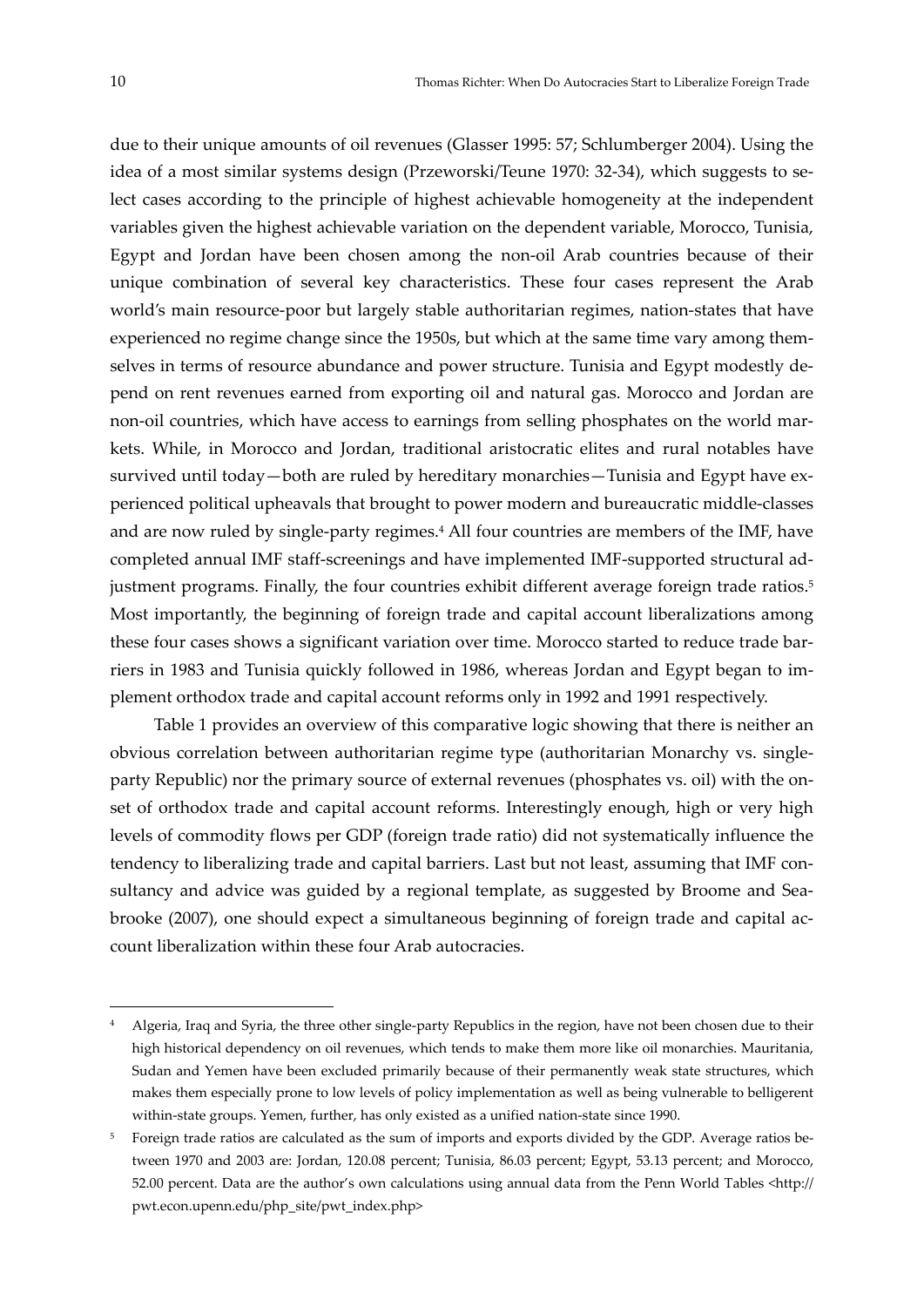|         | Political System                            | Natural<br>Resources  | <b>IMF</b> Program | Foreign<br>Trade Ratio | Beginning of Orthodox<br>Trade and Capital<br><b>Account Liberalization</b> |  |  |
|---------|---------------------------------------------|-----------------------|--------------------|------------------------|-----------------------------------------------------------------------------|--|--|
| Morocco | authoritarian<br>monarchy                   | Phosphates            | Yes                | Medium                 | 1983                                                                        |  |  |
| Tunisia | authoritarian<br>republic<br>(single party) | Oil and<br>Phosphates | Yes                | High                   | 1986                                                                        |  |  |
| Egypt   | authoritarian<br>republic<br>(single party) | Oil                   | Yes                | Medium                 | 1991                                                                        |  |  |
| Jordan  | authoritarian<br>monarchy                   | Phosphates            | Yes                | (very) high            | 1992                                                                        |  |  |

**Table 1: Result of Case Selection within the MENA region**

Source: Author's own compilation.

What follows are four case-studies, one for each country, summarizing more extensive research about the political economies of these four authoritarian states. As the primary sources, original and recently de-classified IMF documents are used. These documents provide rich qualitative evidence about the reasons behind the eventual move of authoritarian elites towards a reduction of trade and capital account barriers.

#### **4 Morocco—Phosphate Boom, Late Import Substitution, and Early Liberalization**

After gaining independence from France in 1956, Morocco took the conservative pathway of development in the MENA region. With the exception of the departure of French settlers and colonial bureaucrats, all of the traditional rural and urban social elements have survived un‐ til today. Even though agrarian reforms were announced repeatedly between the 1950s and 1970s, none have ever actually been implemented (Swearing 1987: 168‐170). Monopolies and oligopolies of the rural and urban economic and trade elite have remained largely un‐ changed. Although the state announced several economic development plans during the first three decades after gaining its independence, state penetration was modest and always took into account existing economic structures and actors' preferences. During the 1960s and 1970s, the state was exclusively engaged in key sectors such as phosphate extraction, land reclamation, sugar refineries, pulp, paper and petroleum refining, fertilizer production and vegetable canning (Zartman 1987b).

After two coup attempts in 1971 and 1972, the then Moroccan king, Hassan II, was faced with the potential demise of his postcolonial rule. A broad, distributive, state-led economic policy became the key of his new power-saving strategy.

[T]he king began […] with a tabula rasa […] he turned to a vigorous economic reform program to strengthen his position, nationalizing colonial lands and Moroccan‐izing the service sector and other activities, launching an expansionist five‐year plan based on heavy state investment. (Zartman 1987a: 8)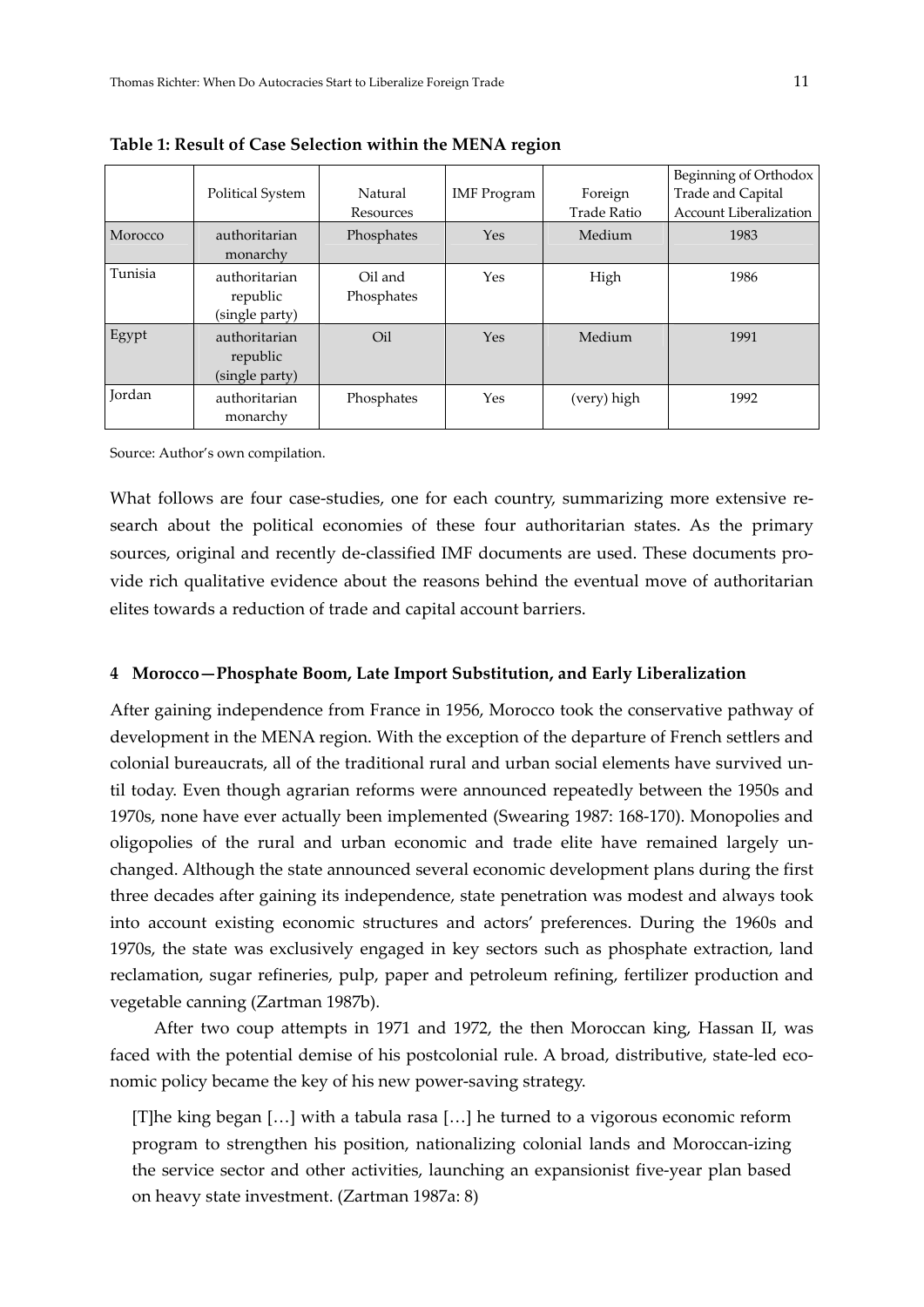State spending accelerated. Real state consumption increased over 100 times between 1974 and 1976, and public investment rose over 340 percent. The public sector expanded, wages were on the rise and subsidies for food and public goods reached all‐time records (Morisson 1991). Originally financed by increasing revenues from exporting phosphates, this expansion of state activities was later financed by massive external borrowing after world market prices for phosphates peaked in the mid‐1970s.

At that time, Morocco's economy was protected by high quantitative and tariff barriers. Moreover, the state controlled the majority of exports by means of a central export agency. The exchange rate was highly overvalued. Interest rates and prices were fixed, and core services such as electricity, foodstuffs and public transport were largely subsidized. Import and export of capital was highly constrained. No foreign currencies were allowed to be held within domestic banks, and exporters had to surrender their foreign exchange. More than 40 percent of imports were restricted by annually established quotas. Average duty rates were over 50 percent, with a large spread between single rates. In other words, foreign trade regulations in Morocco were at least as restrictive as those within the so-called socialist Arab republics at that time.

It is interesting to note that evidence from IMF reports suggests that already during the late 1960s and early 1970s IMF staff members proposed the relaxation of some of these trade and capital account barriers.

Despite the substantial improvement in the balance of payments over the last few years, no major progress has been made toward relaxing restrictions on trade and payments nor simplifying the existing cumbersome controls. In view of the continued favorable balance of payments prospects and the relatively comfortable level of foreign reserves, further efforts should be made to liberalize and simplify existing restrictions on current inter‐national transactions, including those on imports. Such measures should help to ease pressures on domestic prices, which are likely to be substantial in 1974, and would at the same time improve the climate for foreign private investment in Morocco. (IMF Archives 1974a: 16)

Morocco should consider policies to reduce [...] transfers of funds, including the adoption of more liberal foreign exchange allocations for personal transfers abroad. (IMF Archives 1968b: 14)

From a Moroccan perspective, the liberalization of capital and trade account regulations at that time was made dependent upon the future development of the balance of payments as well as a larger buildup of foreign currency reserves (IMF Archives 1969b: 14, 1970d: 13, 1971d: 17‐18, 1974a: 16, 1975d: 12).

Being most worried about capital flight, Moroccan officials noted their intention not to reduce capital account regulations below the existing level at that time.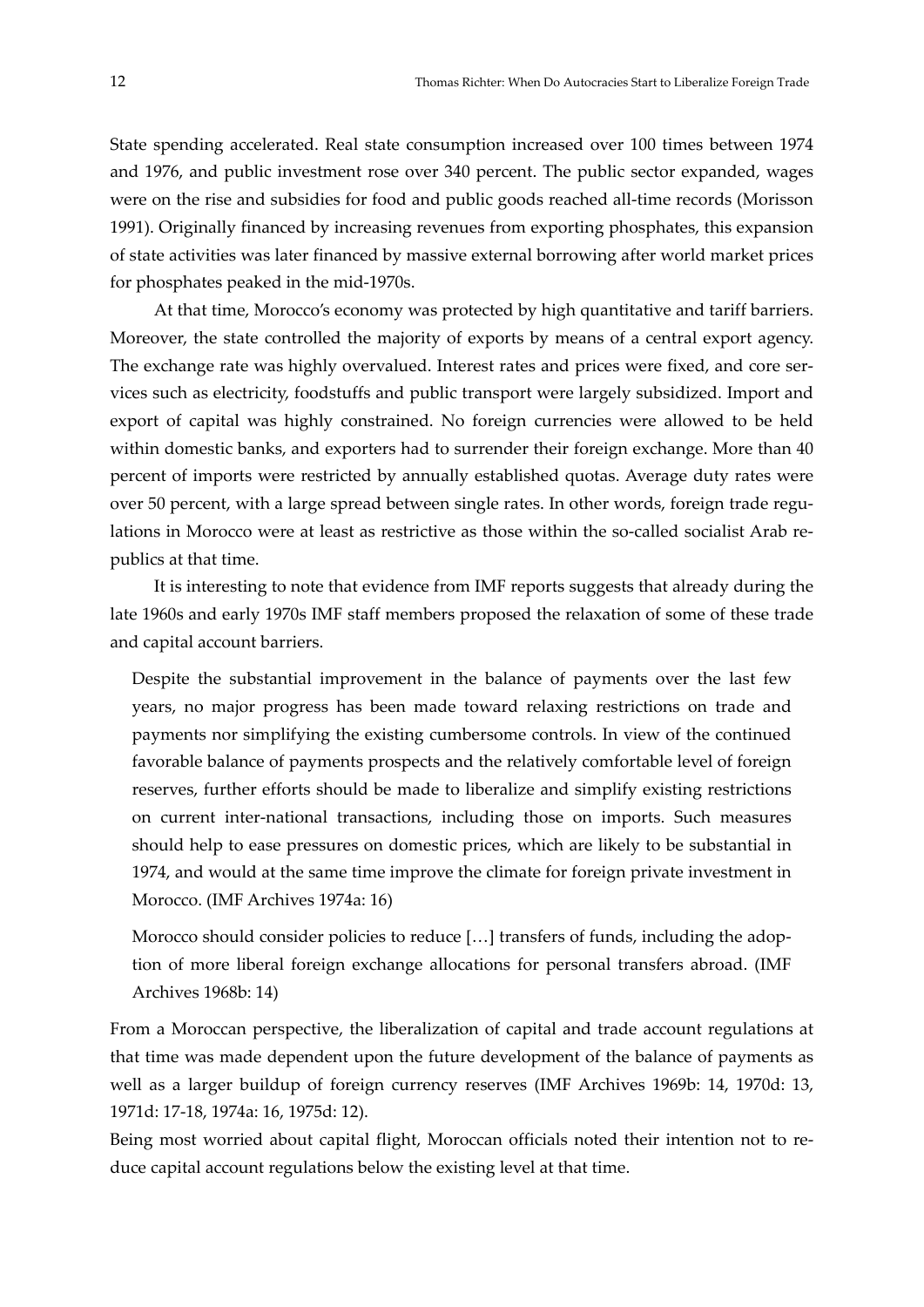The Moroccan representatives explained that although they hoped to be able to carry out further liberalization of current payments in the future, they were unwilling to take any more substantial steps at the present time […] because of the danger of capital flight. (IMF Archives 1973a: 20)

Additionally, the safeguarding of domestic industries was given as a main reason for the buildup of further trade barriers (IMF Archives 1969b: 14, 1970d: 13, 1970e: 41).

Caused by declining world phosphate prices and the mainly inefficient implementa‐ tion of state‐sponsored import substitution, the King's new economic policy collapsed in 1978 (Zartman 1987a: 9). As a first reaction, increasing budget deficits were covered by exter‐ nal borrowing at still relatively moderate international interest rates. As a second step, the government increased trade barriers (IMF Archives 1978g: 3 and 9, 1978f: 1, 1980b: 12) and also implemented a number of austerity measures (investment cuts, limitation of public spending, decrease of credit to public and private enterprises, higher taxes) in order to ameliorate the increasing current account and budget deficits (Morisson 1991; Richards/Water‐ bury 1996: 236; Denoeux/Maghraoui 1998: 56):

in view of the exceptionally low level of official reserves and in order to prevent a fur‐ ther deterioration in the balance of payments position, in June 1978 the authorities felt that it was unavoidable, as a precautionary measure, to adopt emergency exchange and trade measures aimed at tightening the import regime. (IMF Archives 1978f: 1)

Once again, it is important to note that this tightening of import restrictions was opposed by the IMF (IMF Archives 1978f: 5, 1980b: 15).

A first fiscal consolidation failed due to rising social opposition in 1979. In the follow‐ ing year, another IMF-sponsored adjustment program was implemented. Under this arrangement, a comprehensive liberalization of external trade barriers was agreed upon (IMF Archives 1980a: 49). Again, these measures were not implemented due to the violent resistance of parts of Moroccan society (Richards/Waterbury 1996: 237; Denoeux/Maghraoui 1998: 57), and trade barriers were maintained at a high level (IMF Archives 1980a: 6).

After this second unsuccessful attempt to curtail an increasing current account and budget deficit, another agreement with the IMF was concluded in 1982. Meanwhile, external debts mounted, and Morocco had to accept sharply‐increasing international interest rates. Even though the IMF conditions were relatively moderate at that time, Morocco was only able to implement them using creative budget management (IMF Archives 1983b: 4‐8). Once again, the primary objective of diminishing the current account deficit was not reached. However, the government began an expansion of state spending during the last quarter of 1982 and continued this policy during the first half of 1983. Caused by once again declining world phosphate prices and rising import costs on one hand and pressured by an increasing amount of external debt and bound by its distributive obligations on the other, Morocco's foreign currency reserves were almost completely depleted in spring 1983 (IMF Archives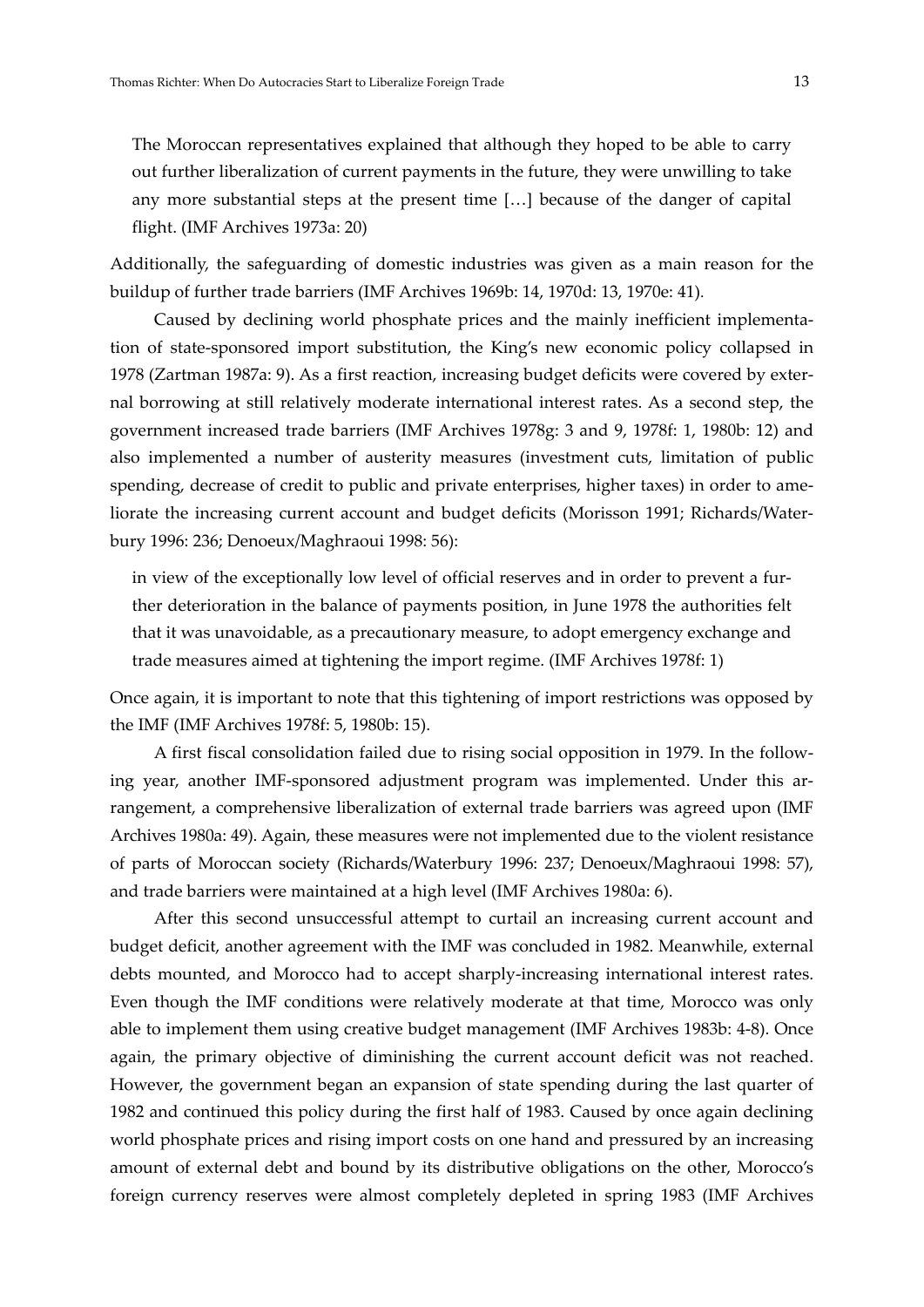1983b: 17; Richards/Waterbury 1996: 237). In the middle of this year, Morocco came close to state bankruptcy. In a first reaction, trade barriers were tightened further (IMF Archives 1983b: 17, 1983a: 10), and the IMF was again asked for help. The 1983 IMF standby program was the start of an orthodox neoclassical economic reform program, which also included a comprehensive reduction of trade and capital account barriers (IMF Archives 1983b: 29).

Figure 4 shows the historical development of Moroccan foreign currency reserves. This supports the argument that only in the context of impending state bankruptcy did trade and capital account liberalizations become a viable option among the Moroccan political elite.



**Figure 4: Development of Central Bank Foreign Currency Reserves as Percentage of Annual Imports: Morocco 1970–2003**

Source: Author's own compilation based on IMF Archives (several years and issues).

#### **5 Tunisia: State‐led Import Substitution and Liberalization since 1986**

Shortly after gaining independence from France in 1956, the Tunisian elite, under the leader‐ ship of its president, Habib Bourgiba, started to regain control over the French‐dominated national industries (Erdle 2006: 55‐68). Originally obliged towards a liberal understanding of state intervention supporting an open economy and continuing the colonial incentive system towards private economic actors (King 1998: 111), it was the massive exodus of colonial settlers and foreign companies that caused an intensification in the decline of private investment rates (Grissa 1991: 110). Owing to this development, the state started to engage/position itself as an independent actor within the Tunisian economy. Key industries were nationalized and state-controlled financial institutions founded (White 2001: 81). This expansion came to a first peak with the introduction of a central state planning system in 1961. State-sponsored economic activities accelerated, eventually leading to a seven-fold increase in the number of state‐owned enterprises. State investments reached one third of total investments (King 1998: 112). In addition, a comprehensive program of rural collectivization was implemented in the style of socialist Eastern European countries. Supplementing this, state‐owned industrial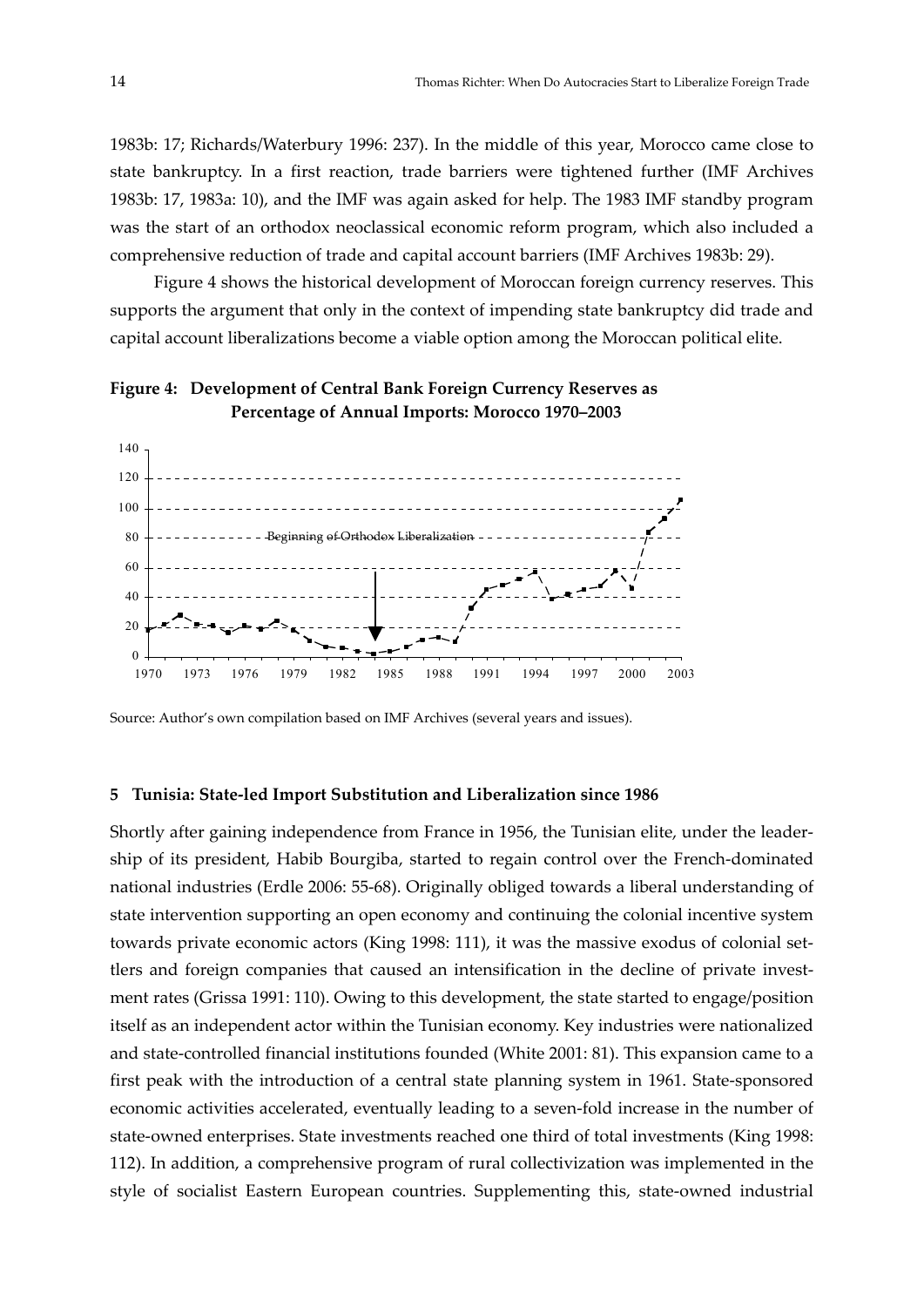complexes were built to substitute for imports in order to satisfy the increasing demand from local markets (Bellin 1991: 46‐52).

Trade and capital account barriers were high during the late 1960s, supporting this im‐ port-substituting development strategy. Similar to Morocco, a prospective liberalization of strict capital account restrictions was made conditional upon a further improvement of currency reserves, as evidence from IMF documents reveals (IMF Archives 1967: 11, 1969c: 23). In addition, new trade barriers were erected in order to safeguard imbalances within balance of payments accounts (IMF Archives 1967: 41, 1968c: 10). IMF suggestions to liberalize exist‐ ing barriers were rejected, pointing to a balance of payments situation yet to be consolidated (IMF Archives 1971c: 20, 1972: 15).

It came largely as a surprise that the then‐leading figure, Ahmed Ben Salah, who was responsible for the Tunisian state‐led development strategy, was dismissed in Septem‐ ber 1969 by President Habib Bourgiba. As a result, an eight‐year period of socialist planning policies came to an immediate halt (Erdle 2006: 74). Under the new Prime Minister, Hedi Nouira, a former governor of the central bank, Tunisia returned to an economic policy that, according to official statements, resurrected the private sector to its previous importance. Officially referred to as 'opening' *(infitah* in Arabic),<sup>6</sup> rural collectivization was abandoned, and the government increasingly sought fresh private in‐ ternational and domestic investments; but, at the same time, state engagement within the Tunisian economy did not diminish. To the contrary, it extended. Windfall gains from a phosphate price boom during the early 1970s, later rising world oil prices and increasing migration remittances enabled the state [to] pursue its developmental goals without an efficient, productive private sector. In fact surpluses engen‐ dered a private‐sector dependence on, rather than independence from the state, leading to low productivity and economic rigidities" (King 1998: 113).

Although these new economic policies were described as economic liberalization at that time, the real consequence of this move was less a break with than a continuation of a comprehensive state‐led developmental project. At the most, the previous strategy was trimmed down toward specific Tunisian national needs, removing all of its previous more radical so‐ cialist elements (Richards/Waterbury 1996: 234; Erdle 2006: 77 ff).

IMF documents provide ample evidence that throughout the 1970s, IMF staff members regularly advised the Tunisian government to relax trade and capital account restrictions (IMF Archives 1971c: 23, 1972: 25, 1973d: 12, 16, 18, 1975b: 75, 1975a: 14, 16, 18, 1977b: 12, 14, 16, 1978e: 19, 1979: 15). However, besides certain simplifications in favor of exporting indus‐ tries (IMF Archives 1973e: 82), trade and capital account restrictions remained at their previ-

This notion is probably more common in an Egyptian context, therein characterizing the Egyptian economic opening since 1973. As a matter of fact, Tunisia was almost three years ahead of Egypt with such a policy.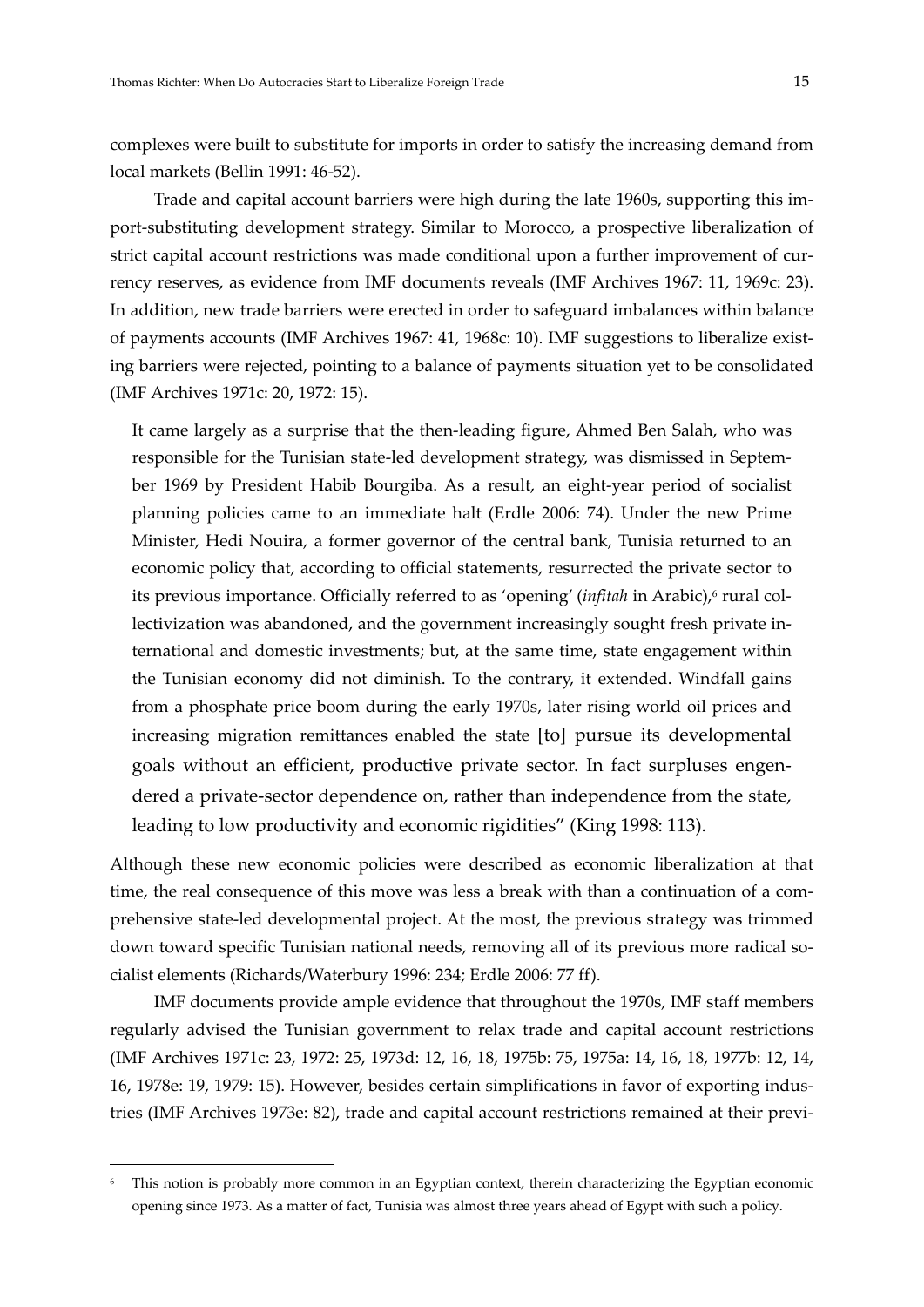ous levels. Documentary evidence shows that a key motivation behind the maintenance of existing trade barriers has been the protection of domestic industries (IMF Archives 1967: 41, 1972: 5, 1973e: 19):

excess capacity and weak competitiveness in Tunisiaʹs industrial sector did not permit a sudden liberalization of imports. For this reason, while imports of raw materials and spare parts had been virtually free of restrictions, imports of consumption goods and of equipment goods for unapproved projects were still subject to restrictive licensing. (IMF Archives 1972: 15)

In addition, trade barriers also contributed to the restocking of state coffers (IMF Archives 1972: 15, 1973d: 14; 1973e: 46, 81; 1975a: 12; 1977c: 70; 1981b: 59). Forced by declining world oil prices, as well as decreasing migrant remittances, budget and current account deficits were, beginning in the early 1980s, on the rise. State‐led development became viable only at the cost of growing international indebtedness. Tunisia's foreign debt as a ratio of GDP in‐ creased from 38 percent in 1980 to 63 percent in 1986 (IMF Archives 1986b: 3; Richards/Wa‐ terbury 1996: 234). In response, a variety of austerity measures, additional trade and capital account restrictions, an increase in taxes and fees and a managed devaluation of the national currency were implemented. Public sector wages were frozen, food subsidies curtailed, quantitative restrictions on imports of capital and consumer goods tightened (IMF Archives 1983e: 41, 1983c: 12, 1984a: 4‐6, 1984b: 50), the value of annual personal foreign currency amounts reduced (IMF Archives 1986f: 65) and tariffs and taxes moderately increased. In 1985, additional capital restrictions were implemented and further trade restrictions released (IMF Archives 1985e: 5, 1985f: 49, 1986f: 64‐65, 1987c: 27, 1993b: 42) (IMF Archives 1985e: 7‐8).

Nevertheless, the main goal of minimizing the current account and budget deficits was largely unmet. As a result, Tunisia's external debt rose, and foreign currency reserves dried up (IMF Archives 1986b: 3 and 5, 1986d: 4). This process continued into 1986. Once again, trade restrictions were sharpened (IMF Archives 1986d: 7‐8, 1986f: 65), but foreign reserves became almost fully depleted in the middle of that year (The Economist Intelligence Unit 1996: 35, 1998: 33): "The external payments position remained under heavy pressure in 1986, particularly during the first half of the year when foreign reserves were virtually exhausted" (IMF Archives 1987b: 8).

Under these conditions, the Tunisian government asked the IMF for assistance (Bellin 1991: 55; Richards/Waterbury 1996: 234; King 1998: 114‐115). Starting with a currency devaluation of 22 percent (IMF Archives 1988a: 32) and followed by a large program of orthodox liberaliza‐ tions, the subsequently negotiated standby arrangement has been successfully implemented since November 1986 (IMF Archives 1993b: 41). Figure 5 shows the historical development of the Tunisian foreign currency reserves. It supports the conclusion that, despite earlier advice by IMF technocrats to relax trade and capital account regulations, orthodox liberalizations became an option only in the context of impending state bankruptcy.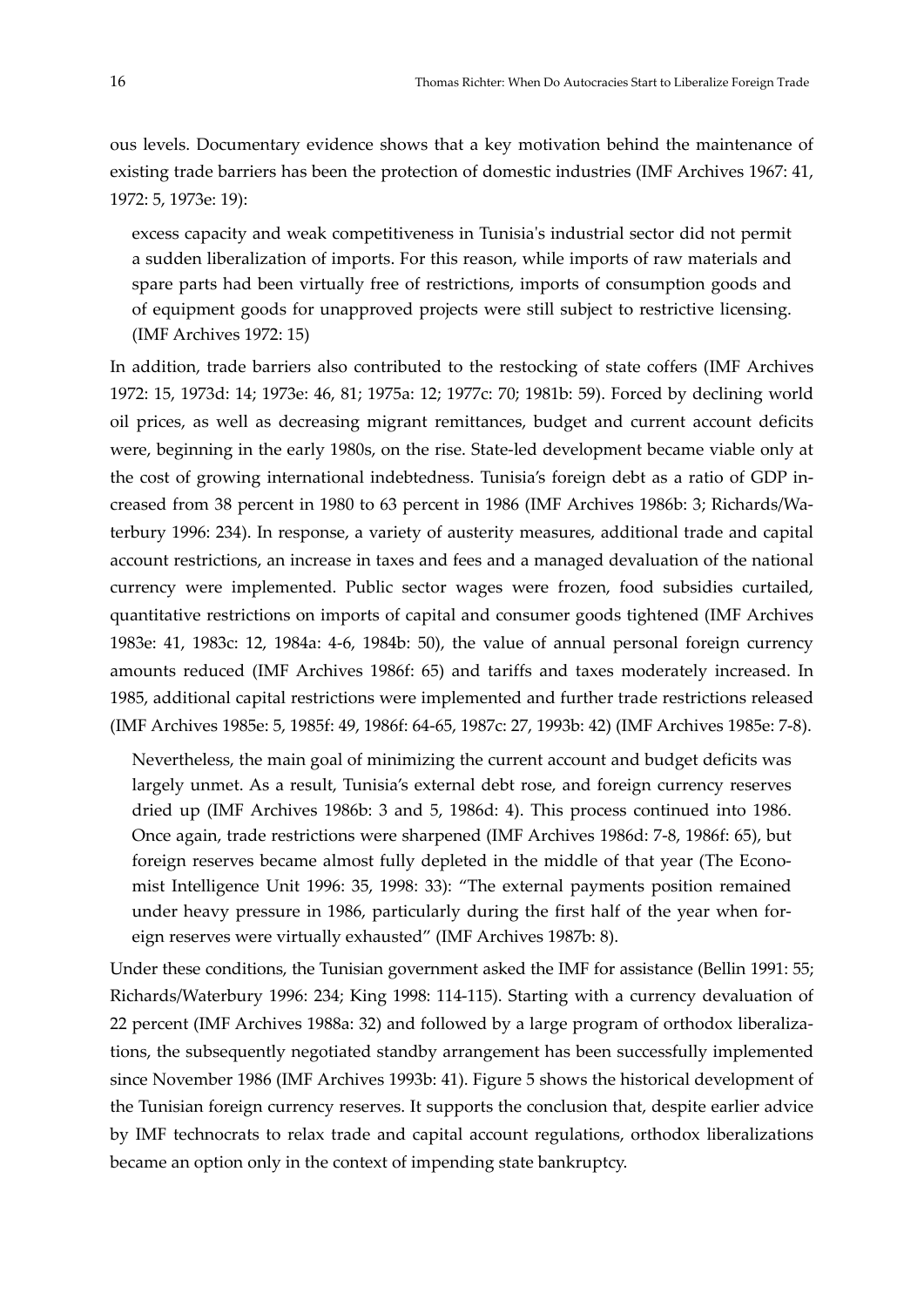



Source: Author's own compilation based on IMF Archives (several years and issues).

#### **6 Egypt: the Long Road from Arab Socialism to Orthodox Liberalization since 1991**

Egypt was the prototype of Arab socialism during the 1950s and 1960s. After the 1952 revolution, a group of army officers under the leadership of Gamal Abdel Nasser started to turn the Egyptian economy upside down. During that time, the state invented a complex system of economic governance involving fixed domestic prices, a fixed foreign exchange rate, comprehensive subventions, a state‐sponsored program of industrial investment and highly re‐ strictive foreign trade regulations. An agrarian reform disempowered rural landowners, and a nationalization of industrial assets allowed the state direct access to the developmental capacities of the country (Waterbury 1983; Pawelka 1985; Hansen 1991; Weiss/Wurzel 1998: 17‐20).

During the late 1960s, this process of state-directed development came to a halt. In particular, the economic and political consequences of the military disaster during the six‐day war of 1967 forced the Egyptian state to redefine its development strategy. Basically lacking the necessary resources to continue the prewar state‐sponsored import substitution, Nasser's strategy of 1968 was to retract selected principles of the previously implemented reforms. Modernization, efficiency and private sector engagement were newly emphasized priorities. Under these circumstances, the foreign trade system also became partially less restrictive.

The major element of this selective adjustment of foreign trade and current account regulations was the decision to allow for the holding of legally‐obtained foreign exchange by nationals and foreigners within the state‐owned banking system (IMF Archives 1969a: Part II, 29‐30, 1970a: 34, 1971b: 15). Documentary evidence shows that the main reason behind this relaxation was to prevent a serious shortfall of foreign exchange by attracting capital from abroad and, in particular, funds from Egyptian nationals working in foreign countries (IMF Archives 1970a: 16; 1975e: 53; 1976a: 49; 1978c: 42). It is interesting to note that this develop‐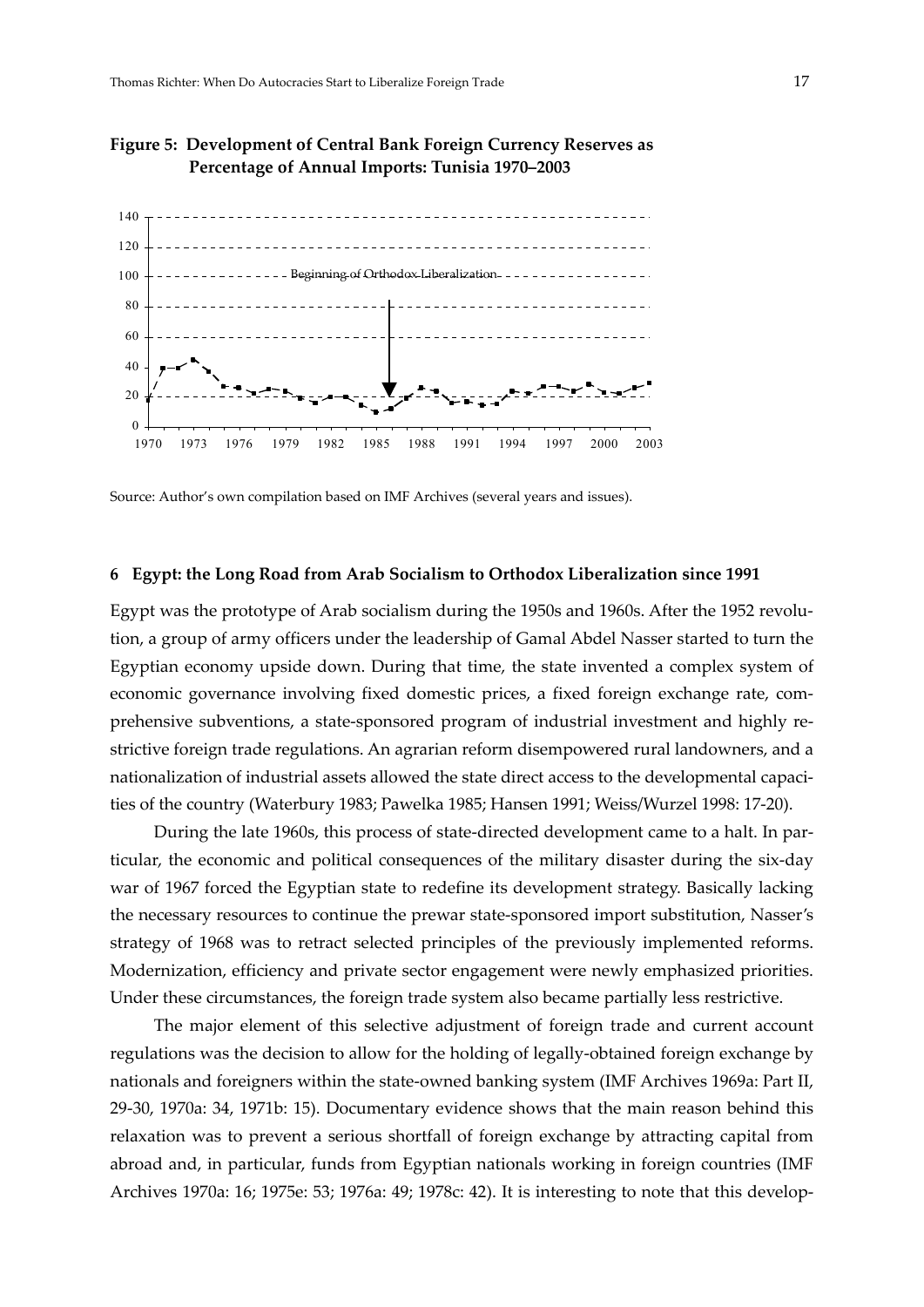ment, even though it was the first act of liberalization since the early 1950s, was only one incident in a series of still earlier trade and capital account reforms. Immediately after the revolution, balance of payments deficits were financed by drawing on originally high interna‐ tional reserves. After reserves were largely exhausted and foreign exchange positions worsened, strict import controls were imposed, even leading to temporary shortages in input and investment (IMF Archives 1973c: 37).

After Anwar al‐Sadat's partial achievements during the October War in 1973, efforts to ally with both superpowers at once failed since the Soviet Union was denying Egyptian de‐ mands for debt relief, new weapons and economic aid (Dessouki 1991). As a consequence, the president began stimulating relations with the West. Calling the new Egyptian policy an economic "opening" (*infitah*), Sadat was trying to cope with the lasting problem of highly needed resources in order to rebuild the economy after more than five years of war. Egypt's *infitah*, similar to Tunisia's three years before, eventually led to a mere restructuring of state intervention and planning, resembling a rationalization much more than a threat of state domination.

Reforms regarding capital account restrictions at that time, especially the introduction of new multiple exchange rates, including a parallel market rate that was allowed to float freely, were once again motivated by the interest in channeling assets held abroad, foreign exchange from remittances and tourism into the system of Egyptian state-owned banks (IMF Archives 1973b: 13, 1974b: 17‐18, 1974c: 72f, 1975e: 51‐52, 1977a: 11, 1978c: 44). IMF staff members very much disagreed with the Egyptian decisions, strongly demanding a much more intense liberalization of the existing system of capital account controls (IMF Archives 1970c: 18, 1973b: 17, 1975c: 11).

After renewed and increasing pressure, beginning in 1976, regarding the balance of payments—arrears accumulated up to US\$669 million (IMF Archives 1977a: 15), and Arab oil states refused to provide fresh credit to the Egyptians (Dessouki 1991: 162; Adams 2000: 8) the Egyptian government employed a two‐part strategy: on the one hand, discussion of *in‐ fitah* was intensified in order to win/gain more Western and Arab investment, even though the regime strengthened several trade restrictions (IMF Archives 1976a: 50; IMF 1977: 164‐ 165; IMF Archives 1978c: 55). On the other hand, negotiations were initiated with the IMF, Western and Arab governments over fiscal bi- and multilateral support. Under increasing pressure to reduce budget deficits and to prepare an agreement with the IMF, the Egyptian government decided to increase prices of subsidized foods drastically. Riots broke out only hours after the new prices were announced. Under increasing pressure from the public, it was the president himself who repealed all of the previously advertised austerity measures (Adams 2000: 9). Led by the IMF and supported by the Arab oil states, a fiscal package was designed providing Egypt with the necessary fiscal resources to cover its deficits without having to cut subsidies (IMF Archives 1978b: 14, 1978a: 2; Rivlin 1985: 178f; Adams 2000: 9). Although the following IMF standby arrangement was shaped by this previous social up‐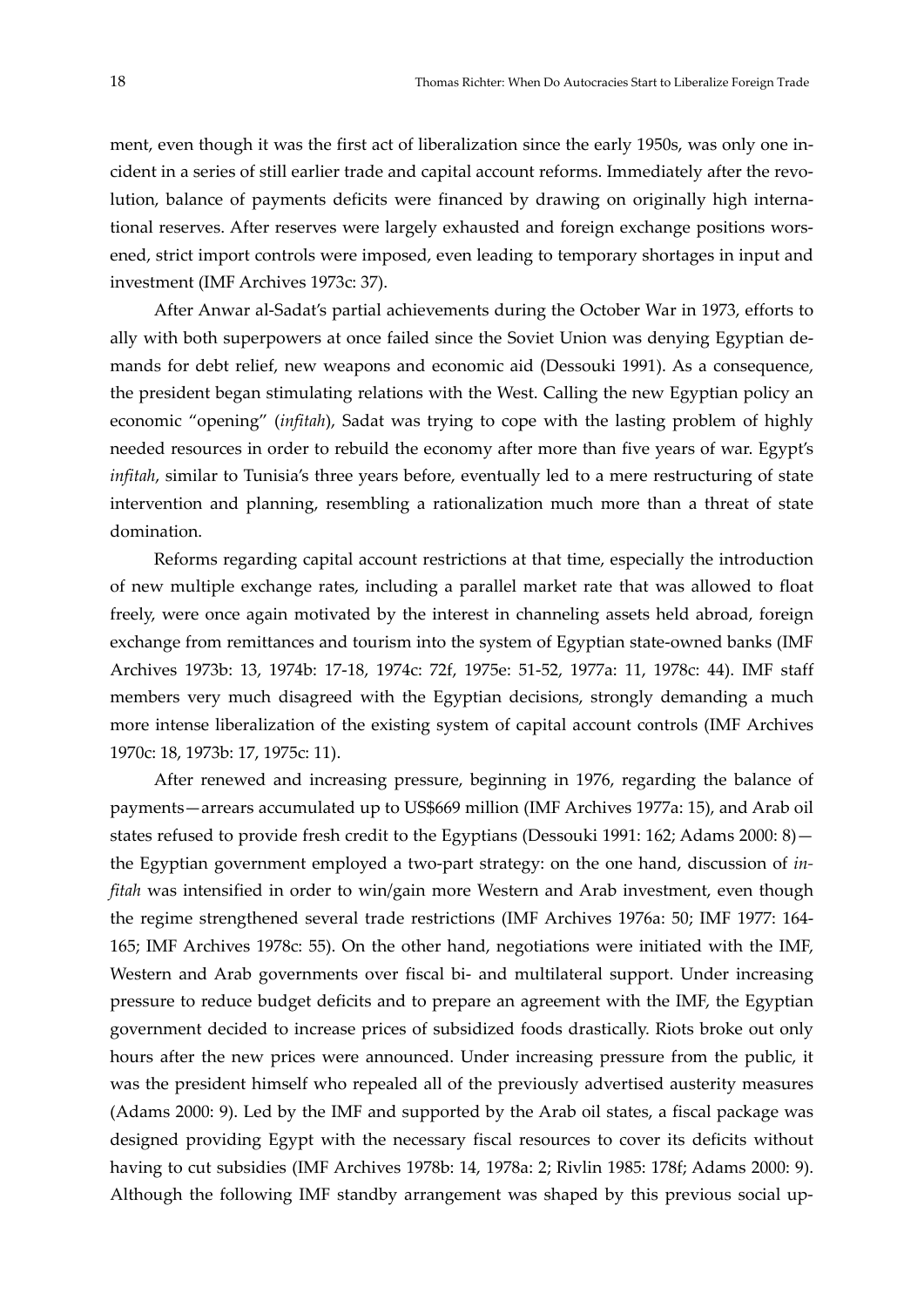heaval demanding only softened conditions of adjustment (IMF Archives 1977a), it was not implemented successfully (IMF Archives 1978a: 2), and neither the current account nor the state budget deficits were significantly minimized.

In July 1978, a second agreement with the IMF was signed, including an even larger amount of credit. Like the first one, this new arrangement was supported by a great financial contribution from Arab Gulf countries (IMF Archives 1980c: 1‐8, 1981a: 1‐8, 1982: 1‐9; Rivlin 1985: 180). Only three month later, in November 1978, Egypt was once again unwilling to fulfill this program's conditions. On this occasion, the IMF immediately abandoned the agreement. Due to the rise of alternative sources of foreign exchange and, most importantly, because of Egypt's radical foreign policy decisions (the signing of Camp David accords in September 1978 and the Egyptian‐Israeli peace agreement in March 1979) it was by then largely independent of IMF money (IMF Archives 1980c: 1‐8, 1981a: 1‐8, 1982: 1‐9; Rivlin 1985; Hansen 1991: 198 ff):

between 1976 and 1980, Egypt's external account was transformed by increased oil, tourist, Suez Canal, and remittance revenues. Her need for IMF aid and the mark of re‐ spectability that it conferred decreased […] Her international position vis‐à‐vis Israel meant that the United States had political reasons for providing economic support under certain circumstances. These were all factors that gave Egypt a special position among the nations that applied for assistance to the IMF during the 1970s. (Rivlin 1985: 181)

While Anwar al‐Sadat's assassination in 1981 marked a leadership change at the helm of the Egyptian government, subsequent policy changes under the new president, Husni Mubarak, were characterized by the continuation of previous policies (Amin 1995: 13; Abdel‐Khalek 2001: 22). In reaction to a reemerging deficit in the current account in 1983-4, the Egyptian government adjusted some of the existing trade restrictions (IMF Archives 1987a: 2‐3) in order to curtail foreign currency liquidity within the country's economy (IMF Archives 1983d: 61).

It was only at the beginning of 1985 that capital and current account deficits increased again. Repayment of credit given earlier by the Arab oil states was due, while oil exports, Suez Canal revenues and workers' remittances declined simultaneously. Consequently, a new foreign currency shortage started to emerge (IMF Archives 1986a: 4‐5). Egypt's response was two‐fold. Increasing deficits were covered by increasing foreign debt, and on the domestic front, minor restrictive policy changes were implemented, mainly related to the foreign ex‐ change rate regime but also involving tightening of import barriers (IMF Archives 1985d: 62, 1985c: 8). On the international front, negotiations with the IMF were resumed, and after two years, in 1987, another standby arrangement was (under)signed. Simultaneously, negotia‐ tions with the Paris Club finished, leading to the release of the most immediate external debt burden. Even though the conditionality attached to the IMF agreement has been remarkably low due to pressure on the IMF from the USA (Springborg 1993: 153; Momani 2004), none of the policy changes agreed upon were implemented (IMF Archives 1988b: 1; Momani 2004: 890; Rivlin/Even 2004: 48). Since foreign currency scarcity revived within months, trade and capital account restrictions were increased again (IMF Archives 1989d: 4, 11).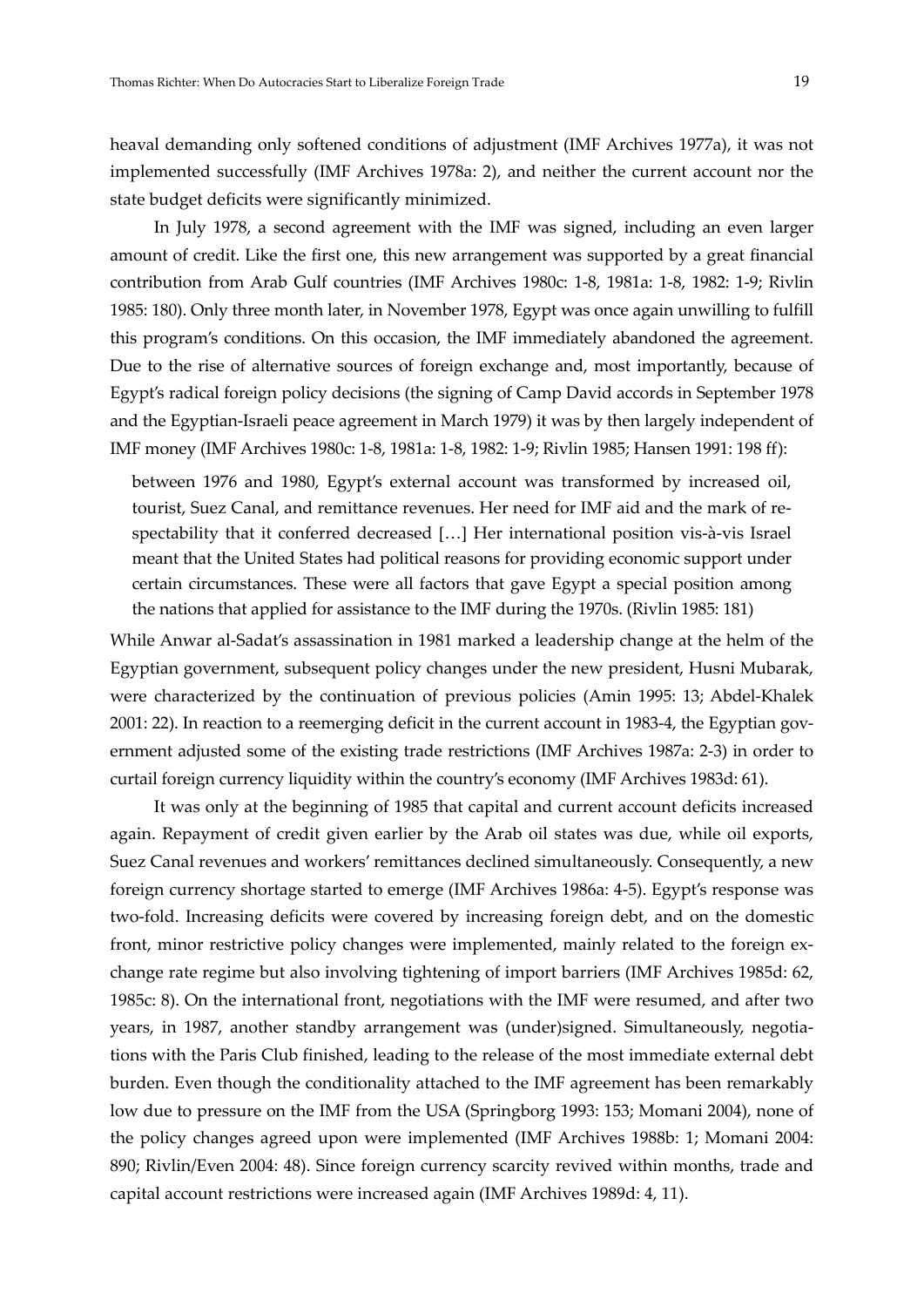In the mean time, Egypt's fiscal deficits started to increase again. In the context of the US‐led invasion of Iraq in 1990, another accord with the IMF was negotiated, reaching final agreement in May 1991. This standby arrangement demanded a systematic change of governance principles according to the orthodox standards of the IMF. Accompanied by a massive debt relief of almost 50 percent (Weiss/Wurzel 1998: 24), Egypt undertook the most widespread adjustment of its economy since the 1952 revolution. Cutting subsidies, freeing of prices and privatization of the public sector were transformed from slogans into concrete policy changes (Weiss/Wurzel 1998). Following a lasting improvement of the situation in the balance of payments, the Egyptian authorities became willing to liberalize trade and capital account regulations starting in autumn 1991 (IMF Archives 1991a: 58, 1992: 50).

To conclude, Figure 6 shows the historical development of the Egyptian foreign currency reserves. As this time series illustrates, Egypt was close to state bankruptcy at several points during the 1970s and 1980s, since its comfortable exchange reserves were already ex‐ hausted during the 1960s. However, before the beginning of trade and capital account liberalization under an IMF agreement in 1991, it used several alternative strategies to acquire foreign exchange.





Source: Author's own compilation based on IMF Archives (several years and issues).

# **7 Jordan: Public‐private Import Substitution, Oil Boom and Liberalization during the Early 1990s**

After gaining independence in 1946 from a British mandate, Jordan also gained control over the West Bank and East Jerusalem following the first Arab‐Israeli war in 1948–49. During that time, difficult economic conditions pointed towards the necessity of creating from scratch a state-led development plan. Using a structural power vacuum, a group of nationalist bureaucrats evacuated important positions within the state apparatus. This group, supported by a nationwide nationalist movement, started to formulate a new economic approach from within the Ministry of National Economy. In co-operation with wealthy Jordanian traders,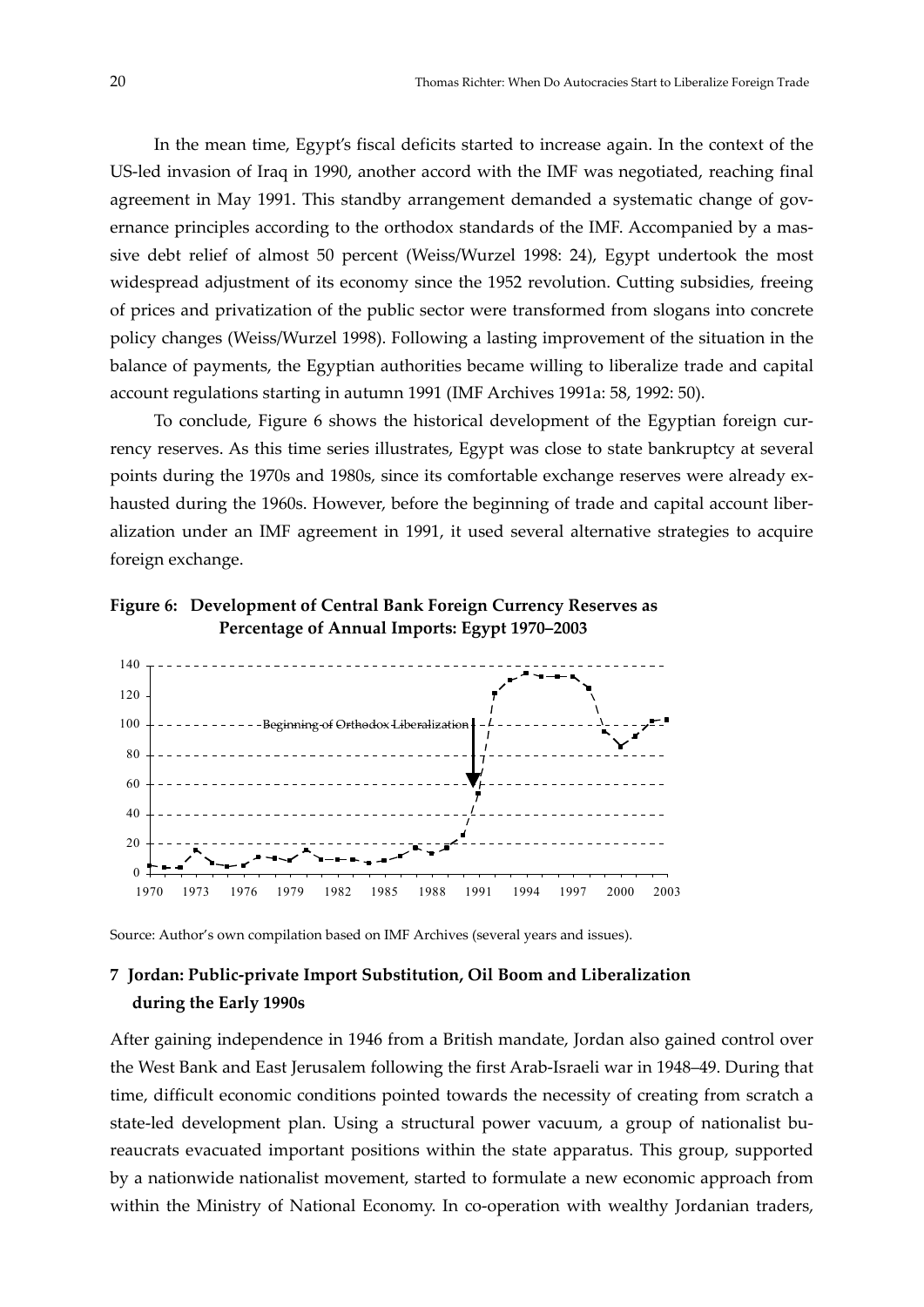the development of an import-substituting industrialization project using a number of private-public partnerships was initiated, mainly concentrating on heavy industries (Piro 1998; Wils 2003: 57-72).

After a first period of economic boom during the 1950s, and despite fierce conflicts be‐ tween the Jordanian nationalists and traditional elements around the royal palace, this cooperation between state and private actors continued throughout the 1960s. The oil boom of the 1970s, and especially the financial assistance of the Arab Gulf states after the Arab defeat in 1967, integrated Jordan into the intra-regional system of Arab Petrolism (Korany 1986). State policies increasingly started to focus exclusively on the distribution of the resources flowing into the country in massive amounts. State bureaucracy expanded, and fixed prices and subventions for food, electricity and water supply were introduced. An overvalued national currency, launched earlier in order to support import substitution, promoted the import of foreign products and increased the prices of Jordanian exports abroad. Still‐high current account and budget deficits were balanced through Arab financial support and migration remittances derived mainly from Jordanians working in the Arab Gulf (IMF Archives 1981c: 1‐2).

Evidence in IMF documents shows that during the late 1960s and early 1970s the Jordanian trade system was incrementally restricted in order to support newly established do‐ mestic industries (IMF Archives 1968a: 7, 1970b: 12, 1970c: 33). Other regulatory barriers within a comparatively liberal foreign trade system were further reduced (IMF Archives 1976b: 45; IMF 1977: 276; IMF Archives 1978d: 51). Importantly, similar to developments in Egypt during the late 1960s, nonresidents of Jordanian origin were allowed, from 1973, to hold foreign currencies accounts within domestic banks (IMF Archives 1974d: 12).

However, during the late 1960s and early 1970s, IMF staff members advised Jordanian authorities not to increase trade barriers further (IMF Archives 1968a: 7, 1970b: 12, 1971a: 3‐4), explicitly linking liberalization to the improvement of the balance of payments position:

Jordan has been following a fairly liberal trade and exchange system and recently fur‐ ther liberalization has been introduced. Nevertheless, the system still embodies some elements of restriction in the form of quantitative limitations on imports and restric‐ tions on certain invisible payments. The staff believes that the Jordanian authorities should review their policies in this respect and introduce further liberalization as the balance of payments position improves. (IMF Archives 1975f: 8)

In 1982, Jordan was hit badly by declining world oil prices and the beginning of an economic recession within the Arab oil states. Economic growth decelerated, and budget and current account deficits increased due to the simultaneous shrinking of three important foreign ex‐ change sources (direct Arab budget support, remittances, and earnings of Jordanian agrarian and food exports to the Arab Gulf) (IMF Archives 1983f: 2, 1985a: 2, 1989b: 3). In a first response, budget deficits were covered through foreign debt (IMF Archives 1989b: 5, 7; Brand 1992: 171; Schlumberger 2002: 226; Wils 2003: 117f). In addition, the Jordanian government in‐ troduced a number of consolidation measures. First, selective new trade barriers (restriction of license‐free imports, increase of import taxes and duties, introduction of an advanced import deposit) (IMF Archives 1985a: 6, 1985b: 46, 1986e: 56, 1986c: 11) were erected in order to safe‐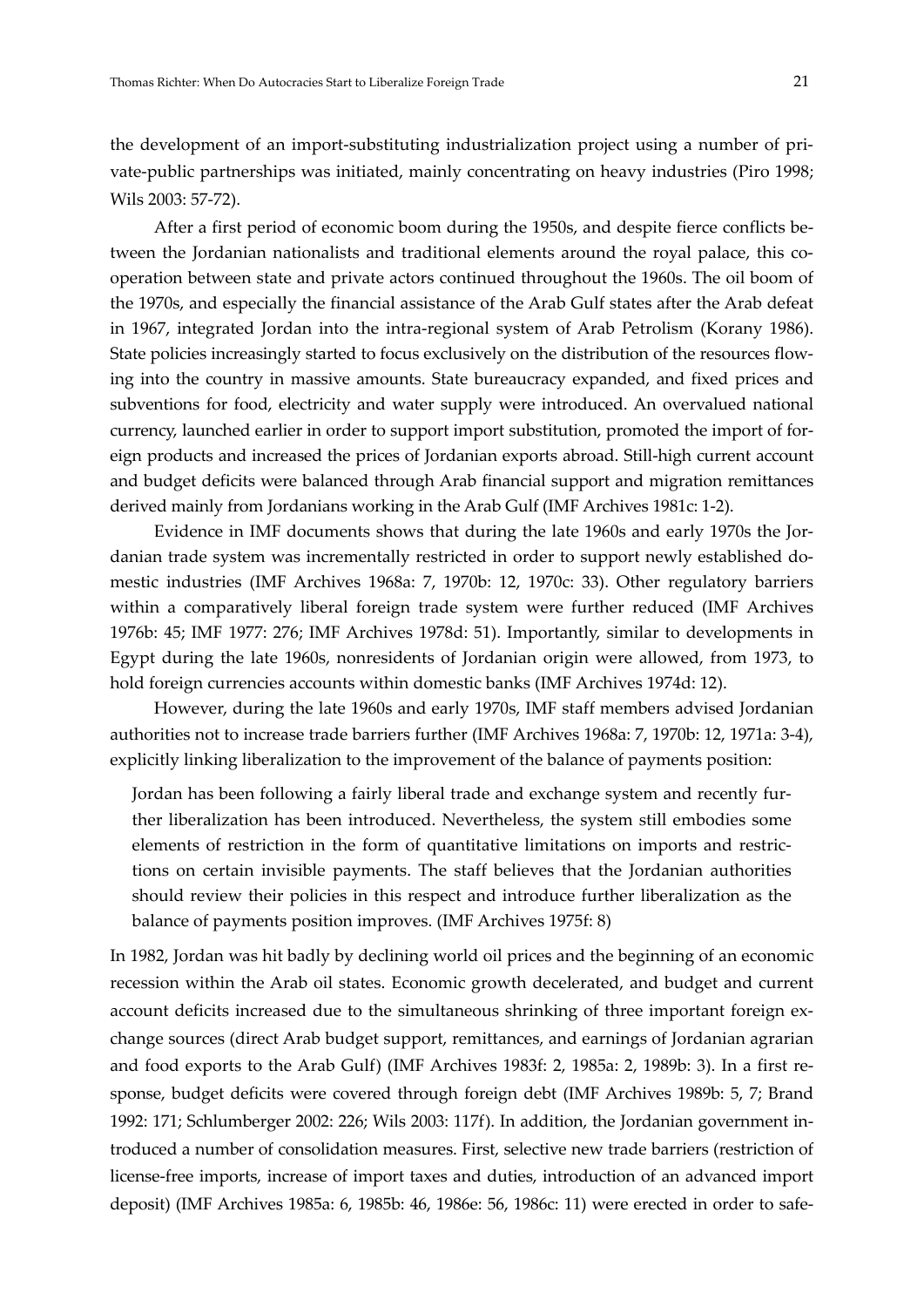guard national industries (IMF Archives 1986c: 6) and to stabilize the current account deficits (IMF Archives 1986c: 11, 1989b: 29‐30, 1989c: 60). Second, an expansive monetary policy was in‐ troduced in order to activate the economic capacities of the country (IMF Archives 1988c: 4).

Major parts of this building up of new trade barriers were opposed by the IMF (IMF Archives 1985a, 1986c: 11, 1988c). "The staff representatives cautioned against tightening im‐ port restrictions as a means of promoting domestic industry: they stressed that such policies risked becoming entrenched while fostering inefficient industries and a misallocation of re‐ sources" (IMF Archives 1986c: 6). Eventually, the implemented policies were revealed as contradictory and showed only limited success (Brand 1992: 173ff; El‐Said 2002: 260). External indebtedness increased further. Foreign currency speculations and bad loans led to a serious crisis of the domestic banking system, which, at its core, led the third largest Jordanian bank at the time (Petra Bank) to declare bankruptcy in 1988. The Jordanian separation from the West Bank in July 1988 also intensified the liquidity problems of the economy (IMF Archives 1991c: 53; Moore 2004: 147).

Central bank actions were not able to curtail the foreign currency difficulty (IMF Ar‐ chives 1989c: 58, 1990: 3, 1991c: 53). Jordan's once comfortable foreign currency reserves mel‐ ted down in the course of just half a decade (IMF Archives 1989b: 8). Three months later, in October 1988, the Central Bank started to discontinue the allocation of foreign currencies to the economy. Because of this, the Jordanian Dinar was devalued by more than 20 percent against the US Dollar (IMF 1989: 267; IMF Archives 1989a, 1989b: 27, 1993a: 96). At the same time, additional trade restrictions were implemented (increase of duties, import ban on highquality consumer goods) (IMF 1989: 268; IMF Archives 1989b: 29‐30, 1989c: 60, 1995: 61).

After one month of negotiations, a standby arrangement with the IMF was eventually signed, in April 1989 (IMF Archives 1989b). Linked to this agreement was additional financial support by the World Bank as well as a comprehensive program of debt restructuring. However, most of the softened conditions were not fulfilled by the Jordanian authorities (IMF Archives 1991b: 5; Knowles 2005: 92ff). Interrupted by the Iraqi invasion of Kuwait, fur‐ ther reforms were put on hold due to worsening domestic conditions (El‐Said 2002: 131; Knowles 2005: 95). Western stabilization aid and, ironically, the exodus of Palestinians and Jordanians who had to leave the Arab Gulf due to the pro‐Iraqi stance of the Jordanian gov‐ ernment helped to stabilize current account deficits. These transfers led to an increase of state revenues and to higher foreign currency reserves (IMF Archives 1991b: 3; Wils 2003: 136). Jordan was therefore able to postpone a more painful adjustment of its foreign trade system for another two years. Only under the next IMF arrangement, beginning in February 1992, did Jordan begin a process of orthodox foreign trade and capital account liberalization.

Figure 7 shows the historical development of the Jordanian foreign currency reserves as a percentage of annual imports. As this data reveals, Jordan liberalized its trade and capital ac‐ count regulations only after nearing state bankruptcy in 1988. However, similar to Egypt and Morocco, but not to the same extent as its westward neighbors, Jordan was able to postpone an orthodox adjustment under an IMF arrangement for several years, until the early 1990s.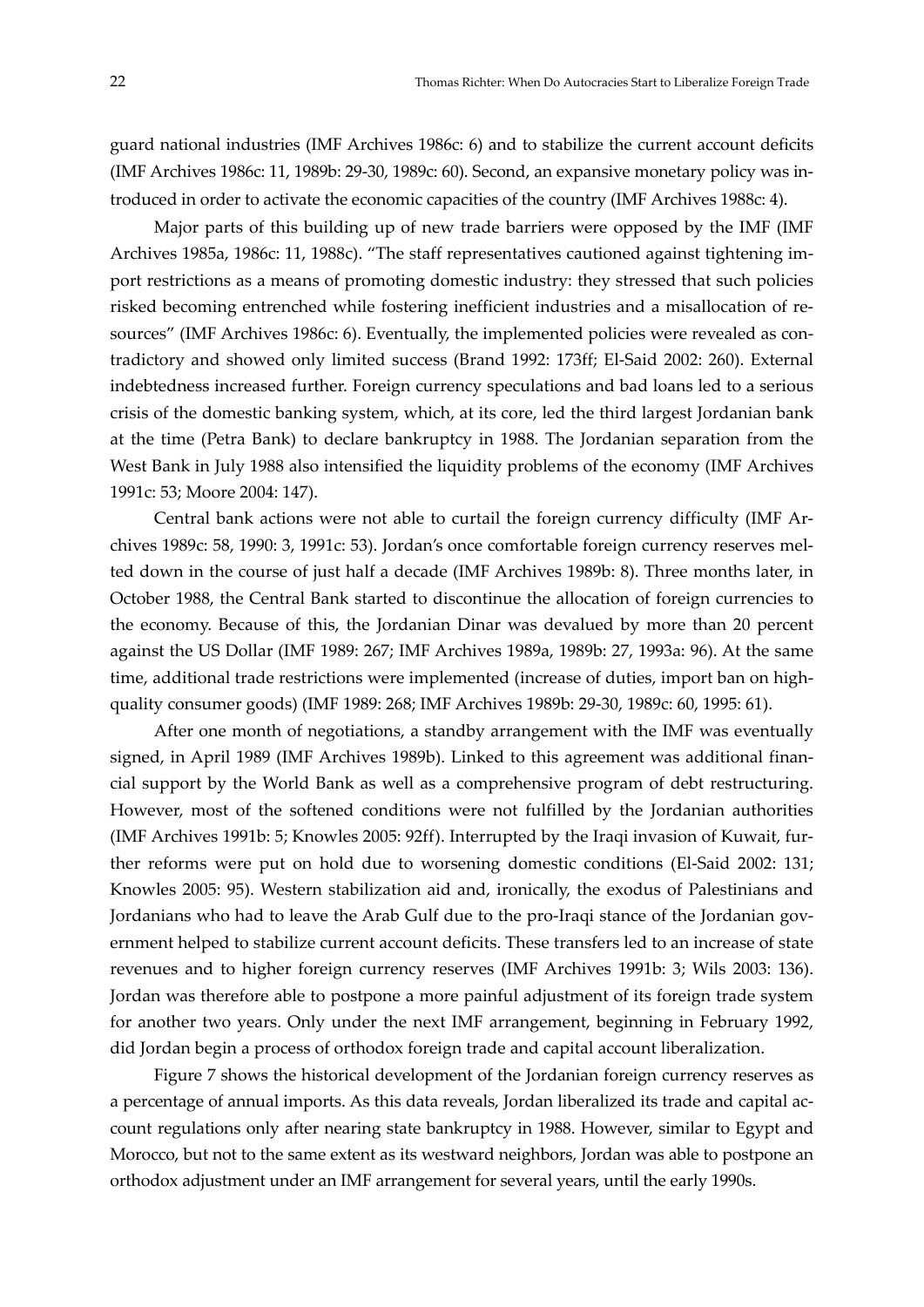

## **Figure 7: Development of Central Bank Foreign Currency Reserves as Percentage of Annual Imports: Jordan 1970–2003**

Source: Author's own compilation based on IMF Archives (several years and issues).

#### **8 A Comparative Conclusion**

Qualitative evidence from IMF documents about Morocco, Tunisia, Egypt, and Jordan sup‐ ports three deductions about the reasons for the initiation of orthodox trade and capital account liberalization within these four autocracies:

- 1) Despite detailed differences in frequency and speed, orthodox trade and capital account liberalization became a political option only in the context of utter foreign exchange scarcity. However, foreign exchange shortages are only a necessary condition for the com‐ mencement of the systematic downsizing trade and capital account barriers.
- 2) Periods of liberalization, as shown in Figures 8 and 9, were always predated by episodes of rising restrictions,7 which most often were direct reactions to (re)emerging deficits in the balance of payments of a given country.
- 3) Regular IMF advice to enhance trade and capital account openness was most often ignored by national policy makers.

The comparison of these most similar cases from the Arab world points, therefore, to the function of trade and capital account reforms as an important policy tool to secure the steady inflow of foreign exchange. As historical evidence reveals, there was a sequential strategy by authoritarian elites implementing trade and capital account reforms. Initially, decisionmakers tried to cope with increasing balance of payments problems through country‐specific intensifications of trade and capital account barriers. In addition, unilateral strategies of in‐ creasing foreign exchange have been a prominent policy device when trying to supply na‐

The only exception to this statement is the case of capital account regulations in Morocco. However, these regulations were already at a very high level during the 1970s and early 1980s.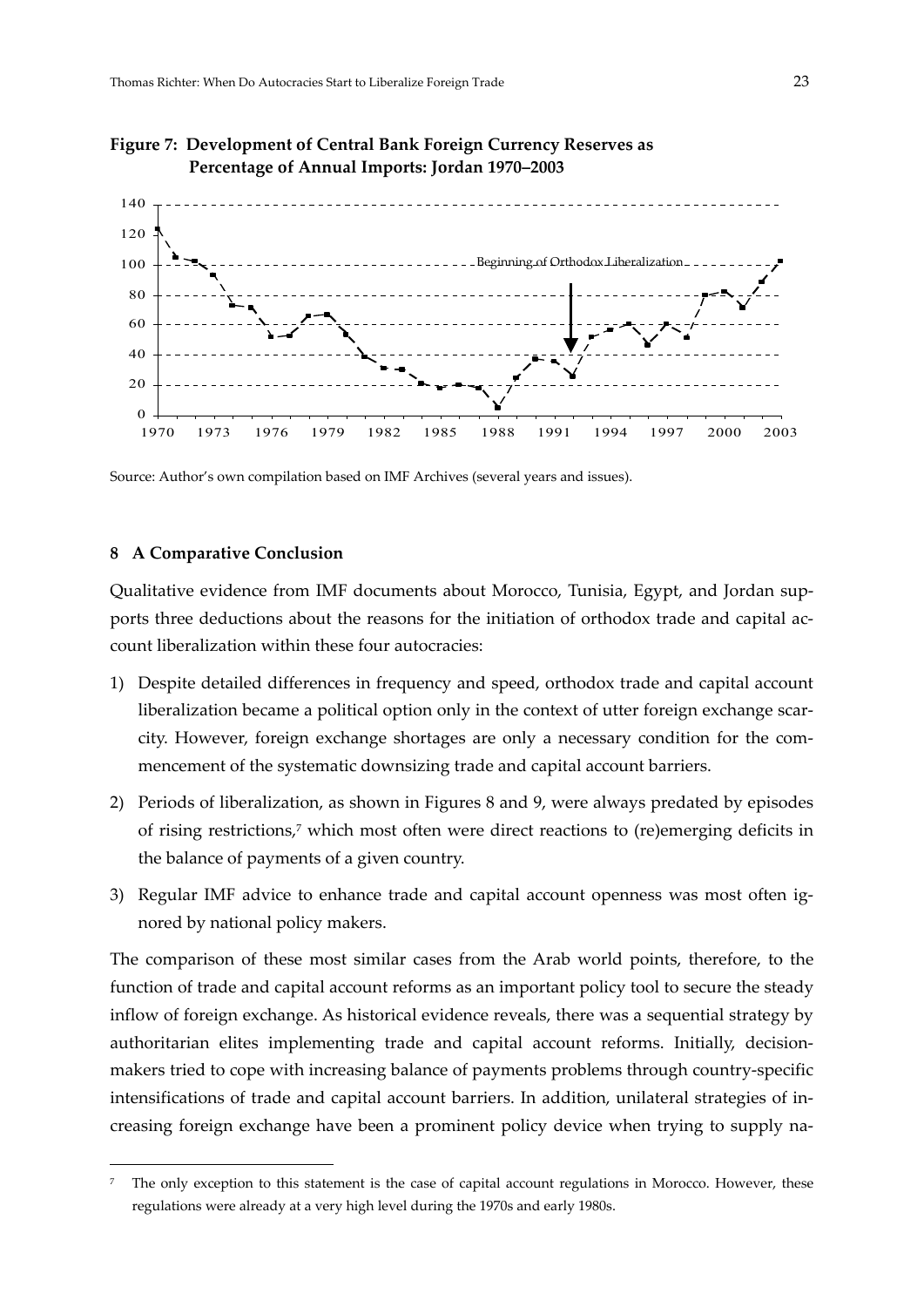tional economies with the highly needed foreign currency. These strategies included broader economic openings in Tunisia and Egypt during the 1970s, but also consisted of tricks and noncompliance, as the cases of Morocco, Jordan and especially Egypt demonstrate. In addi‐ tion, selected manipulations (enhancing as well as decreasing) of foreign trade and capital account regulations helped to overcome temporary foreign currency shortages, as evidence from all four cases has shown.



# **Figure 8: Reforms of Capital Account Regulations between 1970 and 2003 (triangles = increasing restrictions, lines = declining restrictions)**

Source: Author's own compilation. Coding is based on the reading of relevant IMF staff reports and the recording of restriction changes mentioned therein.

**Figure 9: Reforms of Trade Account Regulations between 1970 and 2003 (triangles = increasing restrictions, lines = declining restrictions)**



Source: Author's own compilation. Coding is based on the reading of relevant IMF staff reports and the recording of restriction changes mentioned therein.

The evidence also points to a conditional causal influence of neoliberal ideas within authoritarian regimes. As Kahler (1992) has observed, looking, more than 15 years ago, at structural adjustments during the 1970s and 1980s, IMF economists' advice to lower restrictions was to be dependent on the availability of alternative policy choices including regulatory reforms as well as the accessibility of nonconditional finance—directly or indirectly relying on natural resource revenues or payments of friendly governments within and beyond the region.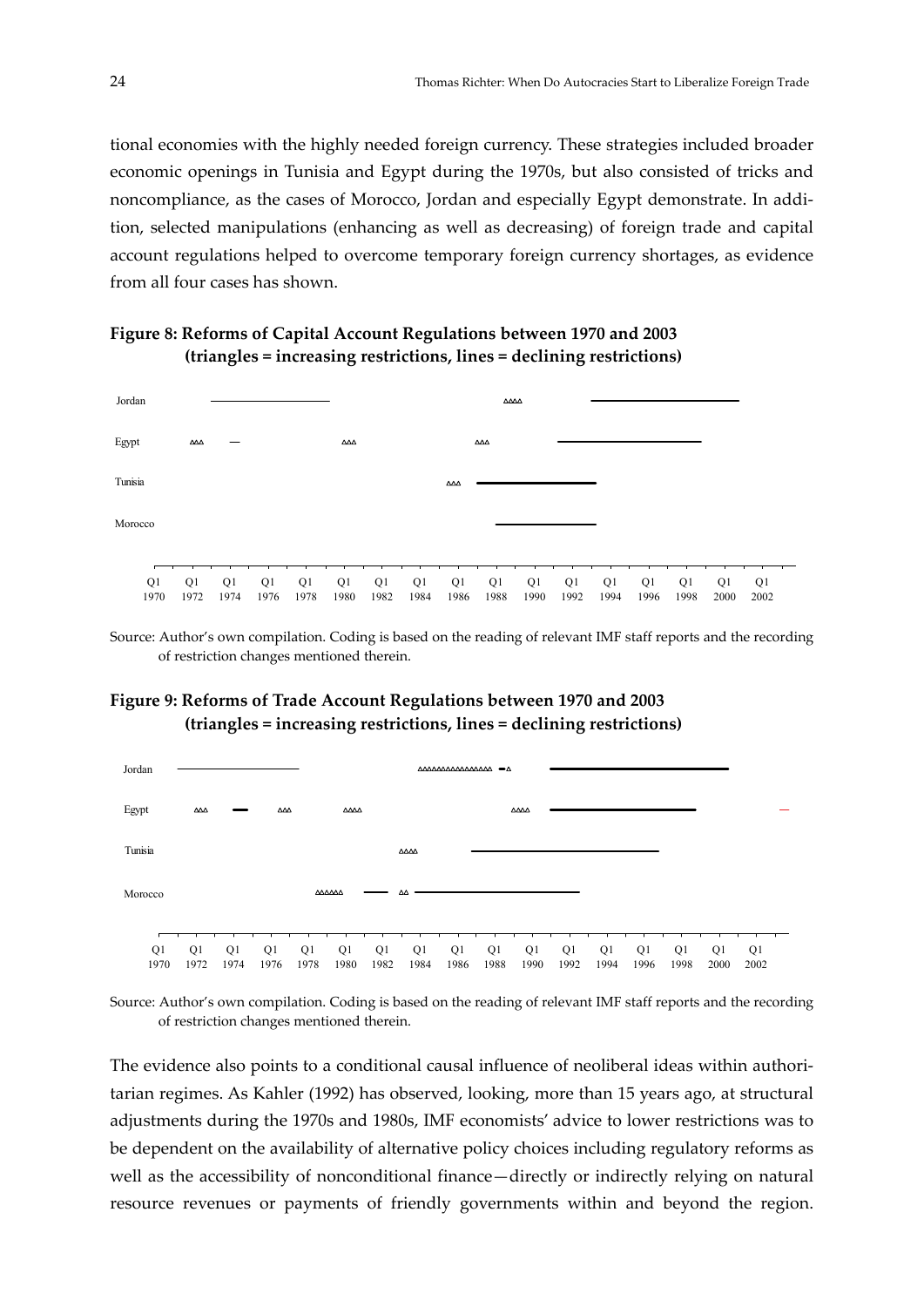However, the fewer these alternatives, the more likely the implementation of IMF suggested reforms. Egypt is probably the most evident case in point here. Concluding several IMF pro‐ grams since the early 1970s, she implemented orthodox trade and capital account reforms only in 1991, in between relying on alternative financing from the Arab Gulf and later, after the peace agreement with Israel, from the United States, but also experimenting with a number of regulatory reforms.

|         | Beginning of Trade<br>and Capital Account<br>Liberalizations | <b>Natural Resources</b> | Integration into<br>Petrolismus | Resources by<br><b>Western Countries</b> |
|---------|--------------------------------------------------------------|--------------------------|---------------------------------|------------------------------------------|
| Morocco | 1983                                                         | Phosphates               | Low                             | Medium                                   |
|         |                                                              |                          |                                 |                                          |
| Tunisia | 1986                                                         | Oil and Phosphates       | Low                             | Low                                      |
| Egypt   | 1991                                                         | Oil                      | High                            | High                                     |
|         |                                                              |                          | (until 1979)                    | (since 1979)                             |
| Jordan  | 1992                                                         | Phosphates               | (very) High                     | Medium                                   |

**Table 2: Sources of Foreign Exchange and the Beginning of Trade and Capital Account Liberalizations in Morocco, Tunisia, Egypt, and Jordan**

Source: Author's own compilation.

In conclusion, neither democratization nor regular neoliberal consultancy through IMF technocrats (alone) explains the beginning of trade and capital account liberalizations in Mo– rocco, Tunisia, Egypt and Jordan. It was the scarcity of foreign resources that pushed authoritarian elites to request IMF assistance. However, this move did not take place all at once. Time lags between early liberalizers and latecomers were a function of country‐specific sources of foreign exchange. Morocco, as a phosphates but not oil‐producing country with a low level of participation within the intra‐Arab distribution system of oil windfall gains (Petrolism), came up dry first. Tunisia and Egypt, because of their moderate direct income from oil, were able to delay state bankruptcy longer. Only the extensive inclusion into the system of Arab Petrolism, as the examples of Egypt and especially Jordan show, as well as large transfers from Western countries in the case of Egypt after 1979, enabled both countries to delay orthodox adjustment further. This finding points to the importance of different sources of external windfall gains as co-determinants of trade and capital account reforms, although it remains an open question as to what extent this argument holds valid on a more universal scale.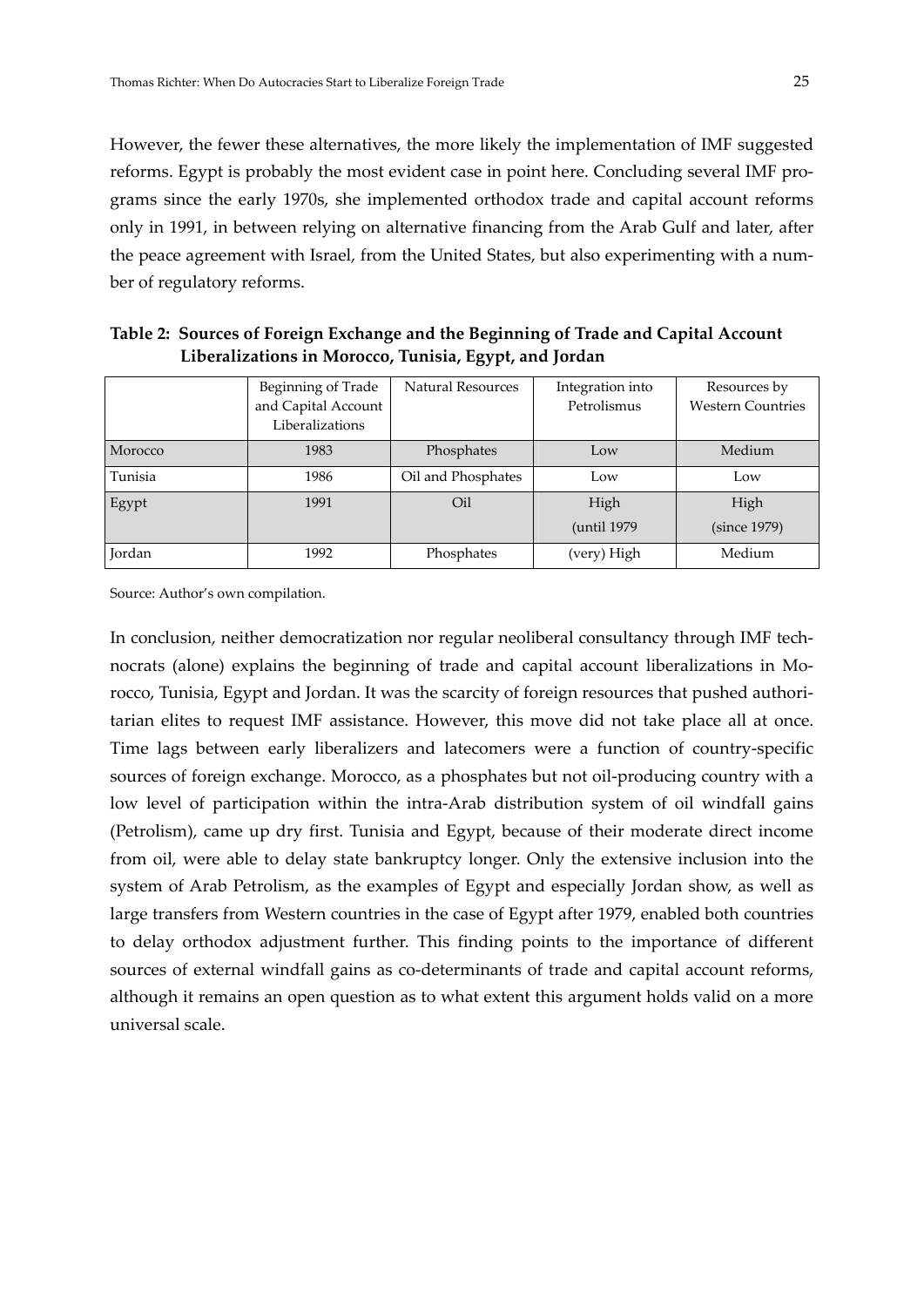### **Bibliography**

- Abdel‐Khalek, Gouda (2001), *Stabilization and Adjustment in Egypt: Reform or De‐Industri‐ alization?*, Cheltenham: Edward Elgar.
- Adams, Richard H., Jr. (2000), *Self‐Targeted Subsidies: The Distributional Impact of the Egyptian Food Subsidy System*, Policy Research Working Paper, Washington D.C.: The World Bank.
- Amin, Galal A. (1995), *Egyptʹs Economic Predicament: a Study in the Interaction of External Pres‐ sure, Political Folly, and Social Tension in Egypt, 1960‐1990*, Leiden: Brill.
- Banerji, Arup, and Hafez Ghanem (1997), Does the Type of Political Regime Matter for Trade and Labor Market Policies?, in: *The World Bank Economic Review*, 11, 1, 171‐194.
- Barkey, Henri J. (ed.) (1992), *The Politics of Economic Reform in the Middle East*, New York: St. Martin's Press.
- Beck, Martin, and Oliver Schlumberger (1999), Der Vordere Orient: Ein entwicklungspolitischer Sonderfall? Rentenökonomie, Markt und Liberalisierung, in: Wehling, Hans‐Georg und Peter Pawelka (Hrsg.), *Der Vordere Orient an der Schwelle zum 21. Jahrhundert. Brüche und Kontinuitäten*, Opladen: Westdeutscher Verlag, 57‐79.
- Bellin, Eva (1991), Tunisian Industrialists and the State, in: Zartman, I. William (ed.), *Tunisia: the Political Economy of Reform*, Boulder & London: Lynne Rienner, 45‐66.
- Bodenstein, Thilo, and Schneider, Gerald (2006), Capitalist junctures: Explaining economic openness in the transition countries, in: *European Journal of Political Research*, 45, 3, 467‐497.
- Brand, Laurie A. (1992), Economic and Political Liberalization in a Rentier Economy: the Case of the Hashemite Kingdom of Jordan, in: Harik, Iliya F., and Sullivan, Denis J. (eds.), *Priva‐ tization and liberalization in the Middle East*, Bloomington: Indiana University Press, 167‐187.
- Broome, Andre, and Seabrooke, Leonard (2007), Seeing like the IMF: Institutional change in small open economies, in: *Review of International Political Economy,* 14, 4, 576‐601.
- Chwieroth, Jeffrey M. (2007a), Neoliberal economists and capital account liberalization in emerging markets, in: *International Organization,* 61, 2, 443‐463.
- Chwieroth, Jeffrey M. (2007b), Testing and measuring the role of ideas: The case of neoliberal‐ ism in the International Monetary Fund, in: *International Studies Quarterly*, 51, 1, 5‐30.
- Denoeux, Guilain P., and Maghraoui, Abdeslam (1998), The Political Economy of Structural Adjustment in Morocco, in: Layachi, Azzedine (ed.), *Economic Crisis and Political Change in North Africa*, Westport & London: Praeger, 55‐87.
- Dessouki, Ali Hillal (1991), The Primacy of Economics: The Foreign Policy of Egypt, in: Korany, Bahgat, and Dessouki, Ali Hillal (eds.), *The Foreign Policies of Arab States: The Chal‐ lenge of Change*, Boulder: Westview Press, 156‐185.
- Dornbusch, Ruediger, and Edwards, Sebastian (eds.) (1995), *Reform, Recovery, and Growth: Latin America and the Middle East, A National Bureau of Economic Research project report,* Chi‐ cago: University of Chicago Press.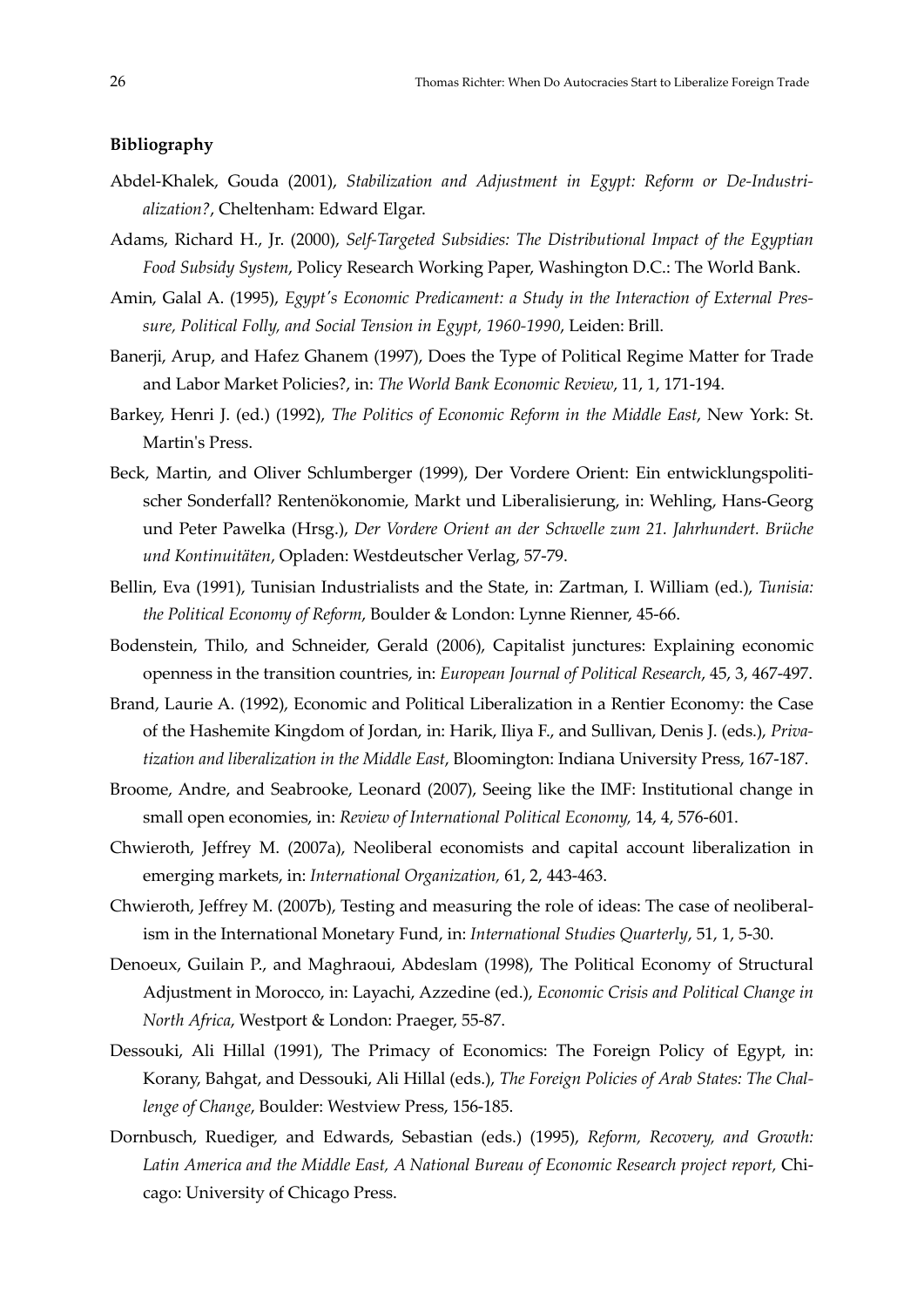- Eckstein, Harry (1975), Case Study and Theory of Political Science, in: Greenstein, Fred I., and Polsby, Nelson W. (eds.), *Handbook of Political Science, Reading*, MA: Addison‐Wesley, 79‐137.
- El‐Said, Hamid (2002), The Political Economy of Reform in Jordan, in: Joffé, George (ed.), *Jor‐ dan in Transition*, London: C.Hurst & Co, 254‐277.
- Erdle, Steffen (2006), *Ben Aliʹs "New Tunisia": A Case Study of Authoritarian Transformation*, PhD Dissertation, Humboldt University of Berlin, Berlin.
- Frieden, Jeffry (1991), *Debt, Development, and Democracy*, Princeton: Princeton University Press.
- Frieden, Jeffry, and Rogowski, Ronald (1996), The Impact of the International Economy on National Policies: An Analytical Overview, in: Keohane, Robert O., and Milner, Helen V. (eds.), *Internationalization and Domestic Politics*, London: Cambridge University Press, 25‐47.
- Frye, Timothy, and Mansfield, Edward D. (2004), Timing is Everything: Elections and Trade Liberalization in the Postcommunist World, in: *Comparative Political Studies*, 37, 4, 371‐398.
- George, Alexander L., and Bennett, Andrew (2005), *Case Studies and Theory Development in the Social Sciences*, BCSIA Studies in International Security, Cambridge & London: MIT Press.
- Giavazzi, Francesco, and Tabellini, Guido (2005), Economic and Political Liberalizations, in: *Journal of Monetary Economics,* 52, 7, 1297‐1330.
- Glasser, Bradley L. (1995), External Capital and Political Liberalizations: a Typology of Middle Eastern Development in the 1980s and 1990s, in: *Journal of International Affairs,* 49, 1, 45‐73.
- Glasser, Bradley L. (2001), *Economic Development and Political Reform: the Impact of External Capital on the Middle East*, Cheltenham a.o.: Elgar.
- Grissa, Abdelsatar (1991), The Tunisian State Enterprises and Privatization Policy, in: Zartman, I. William (ed.), *Tunisia: the Political Economy of Reform*, Boulder & London: Lynne Rien‐ ner, 109‐127.
- Haggard, Stephan, and Kaufman, Robert R. (eds.) (1992), *The Politics of Economic Adjustment*, Princeton: Princeton University Press.
- Haggard, Stephan, and Webb, Steven B. (1993), What do we Know about the Political Economy of Economic Reform?, in: *World Bank Res Obs,* 8, 2, 143‐168.
- Haggard, Stephan, and Webb, Steven B. (1994), *Voting for Reform, Democracy, Political Liberaliza‐ tion and Economic Adjustment*, Oxford and New York: Oxford University Press.
- Hansen, Bent (1991), *The Political Economy of Poverty, Equity, and Growth: Egypt and Turkey, Vol. 2, World Bank Comparative Studies*, London & New York: Oxford University Press.
- Harik, Iliya F., and Sullivan, Denis J. (eds.) (1992), *Privatization and Liberalization in the Middle East*, Indiana Series in Arab and Islamic Studies, Bloomington: Indiana University Press.
- Henry, Clement (1996), *The Mediterranean Debt Crescent: Money and Power in Algeria, Egypt, Mo‐ rocco, Tunisia and Turkey*, Gainesville: University Press of Florida.
- Herbst, Jeffrey (1990), The Structural Adjustment of Politics in Africa, in: *World Development*, 18, 7, 949‐958.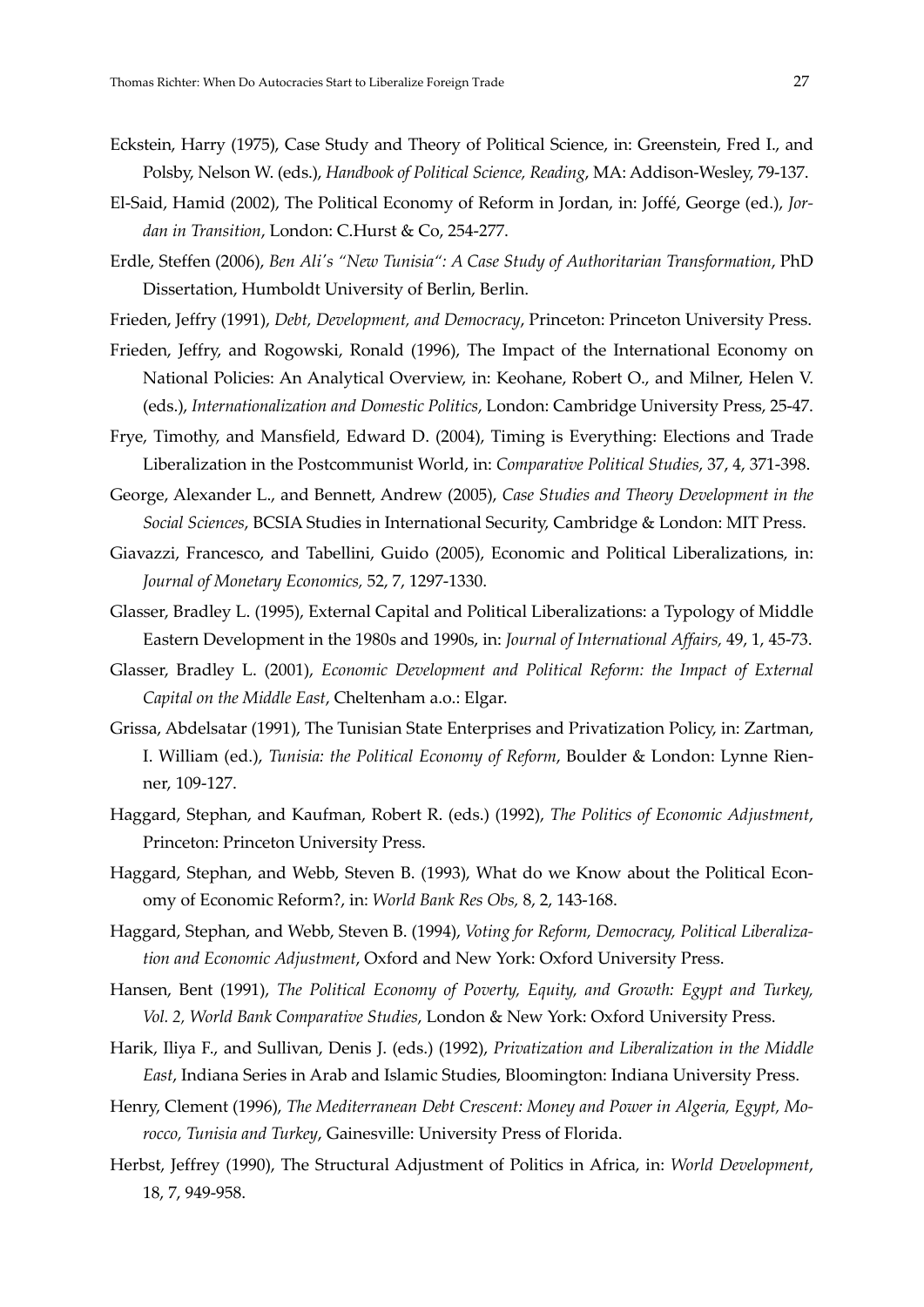- IMF (1977), *Annual Report on Exchange Arrangements and Exchange Restrictions*, Washington D.C.: International Monetary Fund.
- IMF (1989), *Annual Report on Exchange Arrangements and Exchange Restrictions,* Washington D.C.: International Monetary Fund.
- IMF Archives (1967), *SM/67/83, Tunisia – 1967 Article XIV Consultation*, Washington D.C.: In‐ ternational Monetary Fund.
- IMF Archives (1968a), *SM/68/17, Jordan – 1967 Article XIV Consultation*, Washington D.C.: In‐ ternational Monetary Fund.
- IMF Archives (1968b), *SM/68/113, Morocco – 1968 Article XIV Consultation*, Washington D.C.: International Monetary Fund.
- IMF Archives (1968c), *SM/68/145, Tunisia – 1968 Article XIV Consultation*, Washington D.C.: In‐ ternational Monetary Fund.
- IMF Archives (1969a), *SM/69/47, United Arab Republic – 1968 Article XIV Consultatio*, Washing‐ ton D.C.: International Monetary Fund.
- IMF Archives (1969b), *SM/69/112, Morocco – 1969 Article XIV Consultation*, Washington D.C.: International Monetary Fund.
- IMF Archives (1969c), *SM/69/143 Supplement 1, Tunisia – 1969 Article XIV Consultation*, Wash‐ ington D.C.: International Monetary Fund.
- IMF Archives (1970a), *SM/70/23, United Arab Republic – 1969 Article XIV Consultation*, Washing‐ ton D.C.: International Monetary Fund.
- IMF Archives (1970b), *SM/70/83, Jordan – Staff Report and Proposed Decision for the 1969 Article XIV Consultation*, Washington D.C.: International Monetary Fund.
- IMF Archives (1970c), *SM/70/97, Jordan – Recent Economic Developments*, Washington D.C.: In‐ ternational Monetary Fund.
- IMF Archives (1970d), *SM/70/119, Morocco – Staff Report and Proposed Decision for the 1970 Arti‐ cle XIV Consultation*, Washington D.C.: International Monetary Fund.
- IMF Archives (1970e), *SM/70/124, Morocco – Recent Economic Developments*, Washington: The International Monetary Fund.
- IMF Archives (1971a), *SM/71/38, Jordan – Staff Report and Proposed Decision for the 1970 Article XIV Consultation*, Washington D.C.: International Monetary Fund.
- IMF Archives (1971b), *SM/71/97, United Arab Republic – Staff Report and Proposed Decision for the 1970 Article XIV Consultation*, Washington D.C.: International Monetary Fund.
- IMF Archives (1971c), *SM/71/199, Tunisia – Staff Report and Proposed Decision for the 1971 Article XIV Consultation*, Washington D.C.: International Monetary Fund.
- IMF Archives (1971d), *SM/71/266, Morocco – Staff Report and Proposed Decision for the 1971 Arti‐ cle XIV Consultation*, Washington: International Monetary Fund.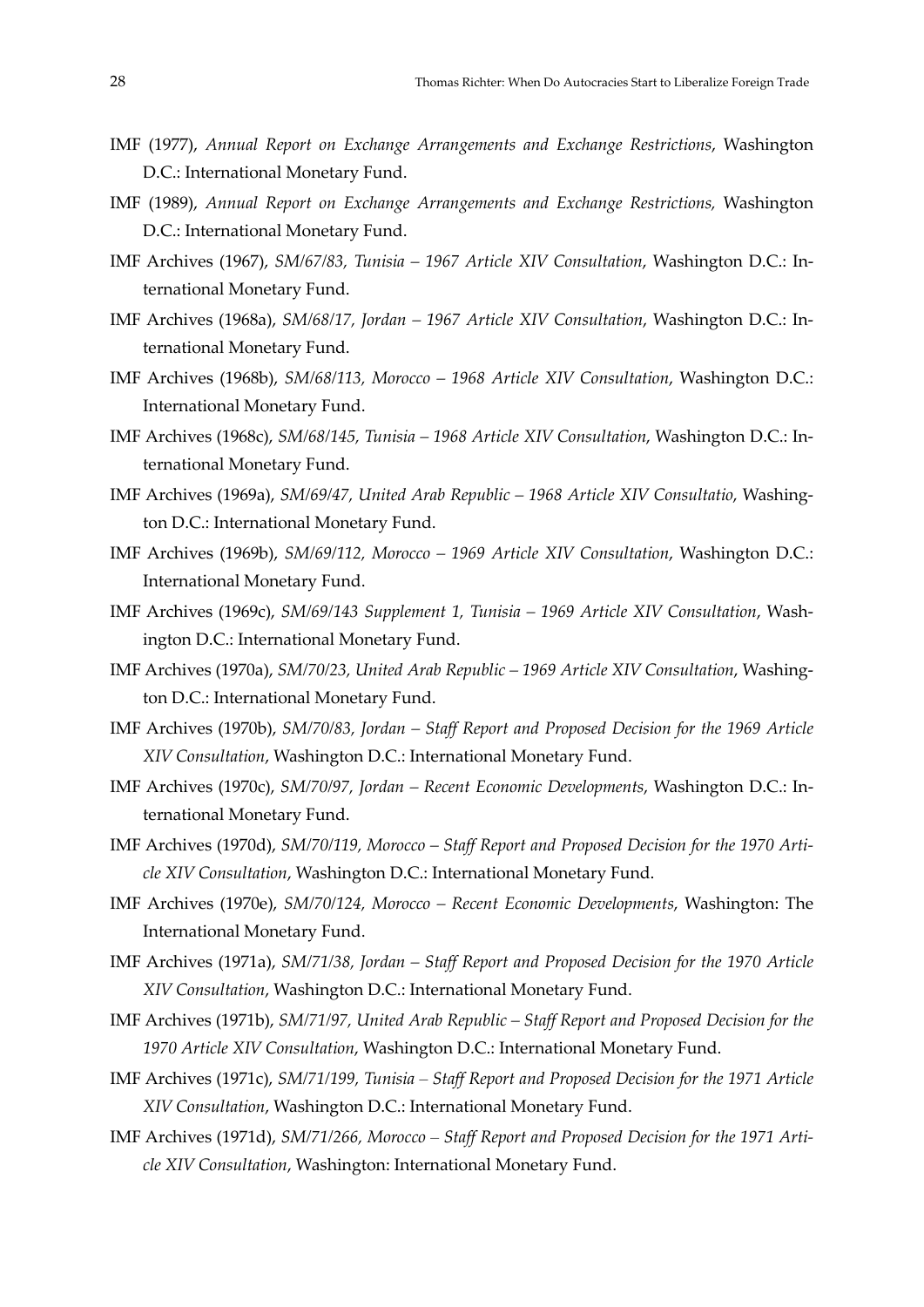- IMF Archives (1972), *SM/72/242, Tunisia – Staff Report and Proposed Decision for the 1972 Article XIV Consultation*, Washington D.C.: International Monetary Fund.
- IMF Archives (1973a), *SM/73/23, Morocco – Staff Report and Proposed Decision for the 1972 Article XIV Consultation*, Washington: International Monetary Fund.
- IMF Archives (1973b), *SM/73/90, Arab Republic of Egypt – Staff Report and Proposed Decision for the 1972 Article XIV Consultation*, Washington D.C.: International Monetary Fund.
- IMF Archives (1973c), *SM/73/101, Arab Republic of Egypt – Recent Economic Developments*, Wash‐ ington D.C.: International Monetary Fund.
- IMF Archives (1973d), *SM/73/254, Tunisia – Staff Report and Proposed Decision for the 1973 Article XIV Consultation*, Washington D.C.: International Monetary Fund.
- IMF Archives (1973e), *SM/73/268, Tunisia – Recent Economic Developments*, Washington D.C.: International Monetary Fund.
- IMF Archives (1974a), *SM/74/42, Morocco – Staff Report and Proposed Decision for the 1973 Article XIV Consultation*, Washington: International Monetary Fund.
- IMF Archives (1974b), *SM/74/172, Arab Republic of Egypt – Staff Report and Proposed Decision for the 1974 Article XIV Consultation*, Washington D.C.: International Monetary Fund.
- IMF Archives (1974c), *SM/74/182, Arab Republic of Egypt – Recent Economic Developments*, Wash‐ ington D.C.: International Monetary Fund.
- IMF Archives (1974d), *SM/74/198, Jordan – Staff Report and Proposed Decision for the 1974 Article XIV Consultation*, Washington D.C.: International Monetary Fund.
- IMF Archives (1975a), *SM/75/81, Tunisia – Staff Report and Proposed Decision for the 1975 Article XIV Consultation*, Washington D.C.: International Monetary Fund.
- IMF Archives (1975b), *SM/75/103, Tunisia – Recent Economic Developments*, Washington D.C.: International Monetary Fund.
- IMF Archives (1975c), *SM/75/159, Arab Republic of Egypt – Staff Report and Proposed Decision for the 1975 Article XIV Consultation*, Washington D.C.: International Monetary Fund.
- IMF Archives (1975d), *SM/75/162, Morocco – Staff Report and Proposed Decision for the 1975 Arti‐ cle XIV Consultations*, Washington D.C.: International Monetary Fund.
- IMF Archives (1975e), *SM/75/193, Arab Republic of Egypt – Recent Economic Developments*, Wash‐ ington: The International Monetary Fund.
- IMF Archives (1975f), *SM/75/207, Jordan – Staff Report and Proposed Decision for the Article XIV Consultation*, Washington D.C.: International Monetary Fund.
- IMF Archives (1976a), *SM/76/183, Arab Republic of Egypt – Recent Economic Developments*, Wash‐ ington: The International Monetary Fund.
- IMF Archives (1976b), *SM/76/204, Jordan – Recent Economic Developments*, Washington D.C.: In‐ ternational Monetary Fund.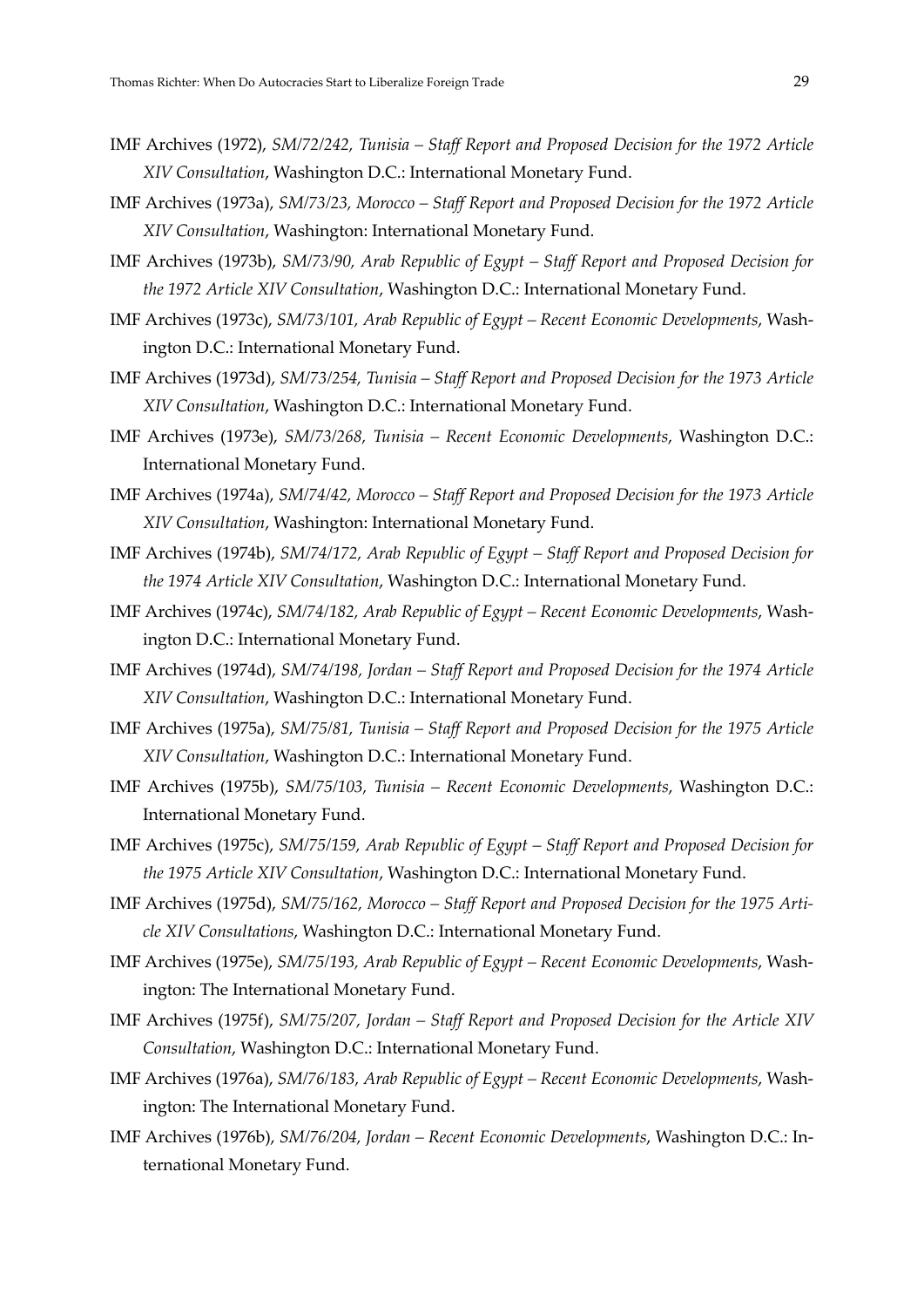- IMF Archives (1977a), *EBS/77/90, Arab Republic of Egypt – Request for Stand‐By Arrangement*, Washington D.C.: International Monetary Fund.
- IMF Archives (1977b), *SM/77/102, Tunisia – Staff Report and Proposed Decision for the 1977 Article XIV Consultation*, Washington D.C.: International Monetary Fund.
- IMF Archives (1977c), *SM/77/118, Tunisia – Recent Economic Developments*, Washington D.C.: In‐ ternational Monetary Fund.
- IMF Archives (1978a), *EBS/78/358, Arab Republic of Egypt – Use of Fund Resources – Extended Fund Facility*, Washington D.C.: International Monetary Fund.
- IMF Archives (1978b), *SM/78/9, Arab Republic of Egypt – Staff Report of the 1977 Article XIV Con‐ sultations and Review of Stand‐By Arrangement,* Washington: The International Monetary Fund.
- IMF Archives (1978c), *SM/78/21, Arab Republic of Egypt – Recent Economic Developments*, Wash‐ ington: The International Monetary Fund.
- IMF Archives (1978d), *SM/78/34, Jordan – Recent Economic Developments*, Washington D.C.: In‐ ternational Monetary Fund.
- IMF Archives (1978e), *SM/78/127, Tunisia – Staff Report and Proposed Decision for the 1978 Article XIV Consultation*, Washington D.C.: International Monetary Fund.
- IMF Archives (1978f), *SM/78/145 Supplement 1, Morocco – Staff Report and Proposed Decision for the 1978 Article XIV Consultation – Supplementary Information*, Washington D.C.: Interna‐ tional Monetary Fund.
- IMF Archives (1978g), *SM/78/145, Morocco – Staff Report and Proposed Decision for the 1978 Arti‐ cle XIV Consultation*, Washington D.C.: International Monetary Fund.
- IMF Archives (1979), *SM/79/123, Tunisia – Staff Report for the 1979 Article IV Consultation*, Wash‐ ington D.C.: International Monetary Fund.
- IMF Archives (1980a), *EBS/80/210, Morocco – Use of Fund Resources – Extended Fund Facility*, Washington D.C.: International Monetary Fund.
- IMF Archives (1980b), *SM/80/18, Morocco – Staff Report for the 1979 Article IV Consultation*, Washington D.C.: International Monetary Fund.
- IMF Archives (1980c), *SM/80/41, Arab Republic of Egypt – Staff Report for the 1979 Article IV Con‐ sultation*, Washington D.C.: International Monetary Fund.
- IMF Archives (1981a), *SM/81/7, Arab Republic of Egypt – Staff Report of the 1980 Article IV Con‐ sultation*, Washington D.C.: International Monetary Fund.
- IMF Archives (1981b), *SM/81/33, Tunisia – Recent Economic Developments*, Washington D.C.: In‐ ternational Monetary Fund.
- IMF Archives (1981c), *SM/81/148, Jordan – Staff Report for the 1981 Article IV Consultation*, Wash‐ ington D.C.: International Monetary Fund.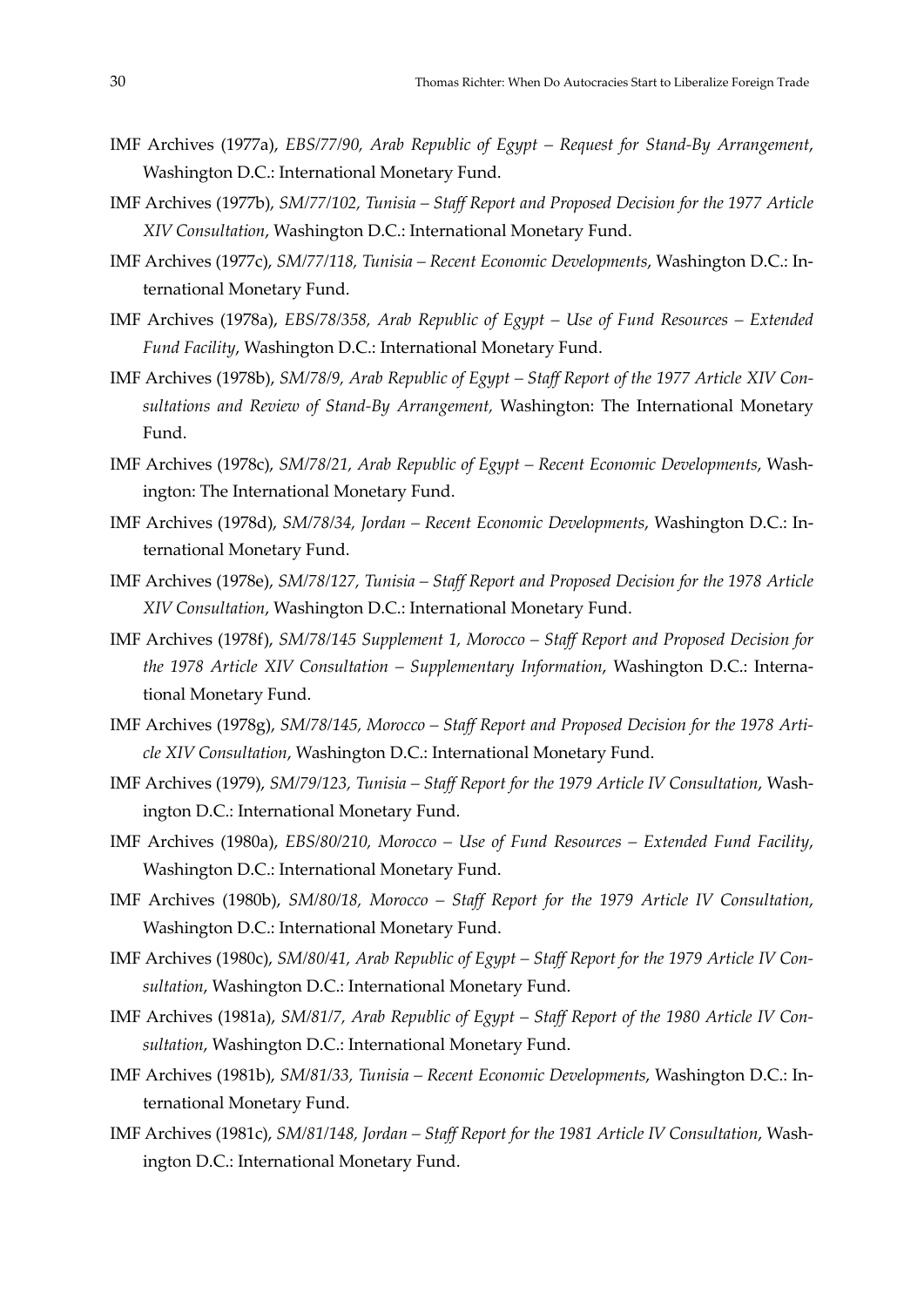- IMF Archives (1982), *SM/82/74, Arab Republic of Egypt – Staff Report for the 1982 Article IV Con‐ sultations*, Washington D.C.: International Monetary Fund.
- IMF Archives (1983a), *EBS/83/178 Supplement 1, Morocco – Stand‐By Arrangement*, Washington D.C.: International Monetary Fund.
- IMF Archives (1983b), *EBS/83/178, Morocco – Request for Stand‐By Arrangement*, Washington D.C.: International Monetary Fund.
- IMF Archives (1983c), *SM/83/100, Tunisia – Staff Report for the 1983 Article IV Consultation*, Washington D.C.: International Monetary Fund.
- IMF Archives (1983d), *SM/83/116, Arab Republic of Egypt – Recent Economic Developments*, Washington: The International Monetary Fund.
- IMF Archives (1983e), *SM/83/118, Tunisia – Recent Economic Developments*, Washington D.C.: In‐ ternational Monetary Fund.
- IMF Archives (1983f), *SM/83/206, Jordan – Staff Report for the 1983 Article IV Consultation*, Wash‐ ington D.C.: International Monetary Fund.
- IMF Archives (1984a), *SM/84/118, Tunisia – Staff Report for the 1984 Article IV Consultation*, Washington D.C.: International Monetary Fund.
- IMF Archives (1984b), *SM/84/130, Tunisia – Recent Economic Developments*, Washington D.C.: International Monetary Fund.
- IMF Archives (1985a), *SM/85/159, Jordan – Staff Report for the 1985 Article IV Consultation*, Washington D.C.: International Monetary Fund.
- IMF Archives (1985b), *SM/85/161, Jordan – Recent Economic Developments*, Washington D.C.: In‐ ternational Monetary Fund.
- IMF Archives (1985c), *SM/85/177, Arab Republic of Egypt – Staff Report for the 1985 Article IV Consultation*, Washington D.C.: International Monetary Fund.
- IMF Archives (1985d), *SM/85/198, Arab Republic of Egypt – Recent Economic Developments*, Washington: The International Monetary Fund.
- IMF Archives (1985e), *SM/85/261, Tunisia – Staff Report for the 1985 Article IV Consultation*, Washington D.C.: International Monetary Fund.
- IMF Archives (1985f), *SM/85/281, Tunisia – Recent Economic Developments*, Washington D.C.: In‐ ternational Monetary Fund.
- IMF Archives (1986a), *EBS/86/186, Arab Republic of Egypt – Staff Report for the 1986 Article IV Consultation*, Washington D.C.: International Monetary Fund.
- IMF Archives (1986b), *EBS/86/236, Tunisia – Request for Stand‐By Arrangement*, Washington D.C.: International Monetary Fund.
- IMF Archives (1986c), *SM/86/206, Jordan – Staff Report for the 1986 Article IV Consultation*, Wash‐ ington D.C.: International Monetary Fund.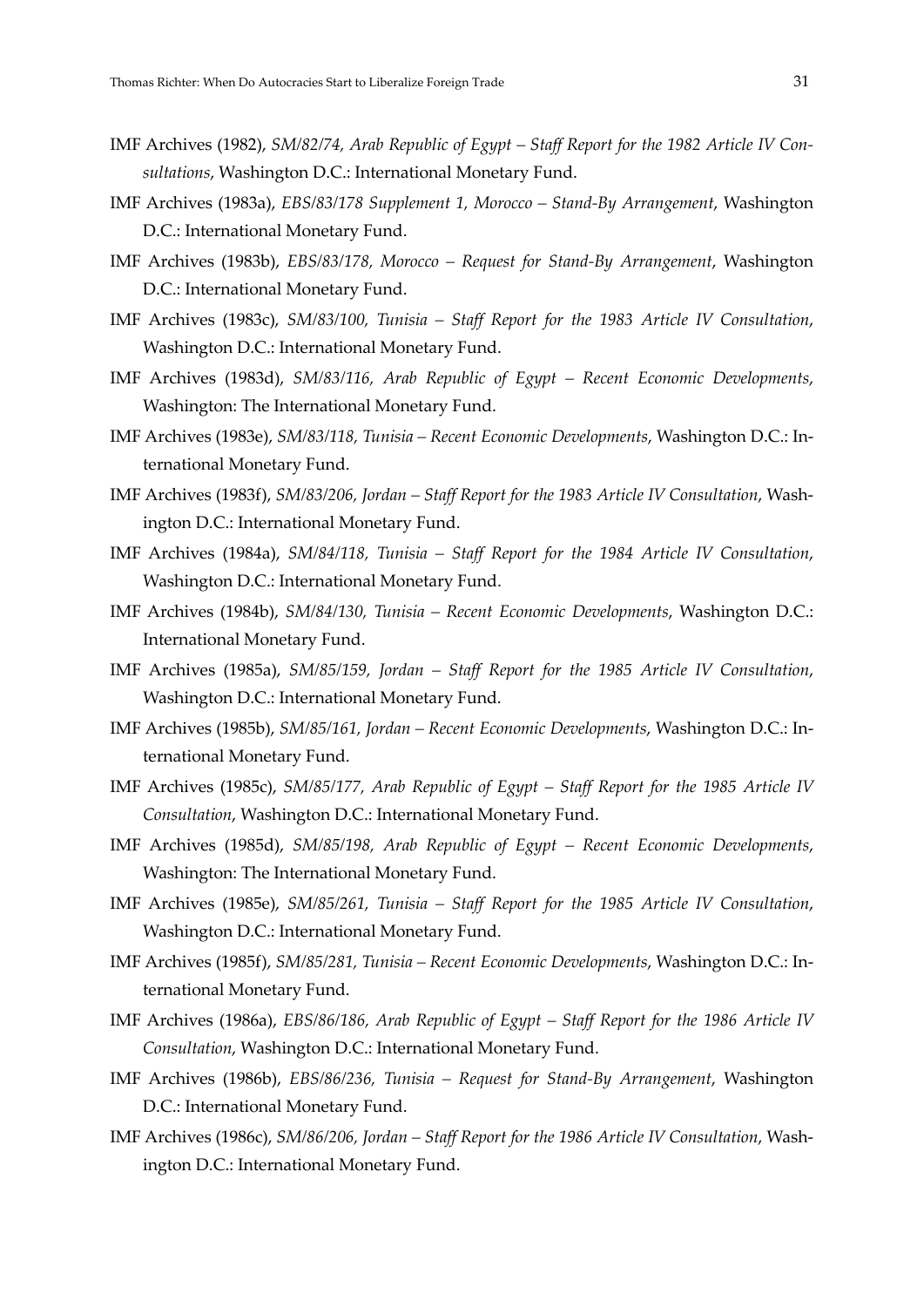- IMF Archives (1986d), *SM/86/237, Tunisia – Staff Report for the 1986 Article IV Consultation*, Washington D.C.: International Monetary Fund.
- IMF Archives (1986e), *SM/86/238, Jordan – Recent Economic Developments*, Washington D.C.: In‐ ternational Monetary Fund.
- IMF Archives (1986f), *SM/86/261, Tunisia – Recent Economic Developments*, Washington D.C.: In‐ ternational Monetary Fund.
- IMF Archives (1987a), *EBS/87/93, Arab Republic of Egypt – Request for Stand‐By Arrangement*, Washington: The International Monetary Fund.
- IMF Archives (1987b), *EBS/87/200, Tunisia – Staff Report for the 1987 Article IV Consultation and Review Under Stand‐By Arrangement,* Washington D.C.: International Monetary Fund.
- IMF Archives (1987c), *SM/87/239, Tunisia – Recent Economic Developments*, Washington D.C.: International Monetary Fund.
- IMF Archives (1988a), *EBS/88/57, Tunisia – Third Review Under Stand‐By Arrangement*, Washing‐ ton D.C.: International Monetary Fund.
- IMF Archives (1988b), *SM/88/98, Arab Republic of Egypt – Staff Report for the 1987 Article IV Con‐ sultation In Jordan*, edited by Country Files. Washington D.C.: International Monetary Fund.
- IMF Archives (1988c), *SM/88/111, Jordan – Staff Report for the 1988 Article IV Consultations*, Washington D.C.: International Monetary Fund.
- IMF Archives (1989a), *EBS/89/57, Jordan – Real Effective Exchange Rate – Information Notice*, Washington D.C.: International Monetary Fund.
- IMF Archives (1989b), *EBS/89/113, Jordan – Staff Report for the 1989 Article IV Consultation and Request for Stand‐By Arrangement*, Washington D.C.: International Monetary Fund.
- IMF Archives (1989c), *SM/89/121, Jordan – Recent Economic Developments*, Washington D.C.: In‐ ternational Monetary Fund.
- IMF Archives (1989d), *SM/89/242, Arab Republic of Egypt – Staff Report for the 1989 Article IV Consultation*, Washington D.C.: International Monetary Fund.
- IMF Archives (1990), *EBS/90/94, Jordan – Review Under Stand‐By Arrangement*, edited by Coun‐ try Files, Washington D.C.: International Monetary Fund.
- IMF Archives (1991a), *EBS/91/213, Arab Republic of Egypt – Review of Stand‐By Arrangement; Re‐ quest for Waiver and Modification of Performance Criteria Under Stand‐By Arrangement; and Approval of Exchange Measures,* Washington D.C.: International Monetary Fund.
- IMF Archives (1991b), *SM/91/20, Jordan – Staff Report for the 1990 Article IV Consultation*, Wash‐ ington D.C.: International Monetary Fund.
- IMF Archives (1991c), *SM/91/30, Jordan – Recent Economic Developments*, Washington D.C.: In‐ ternational Monetary Fund.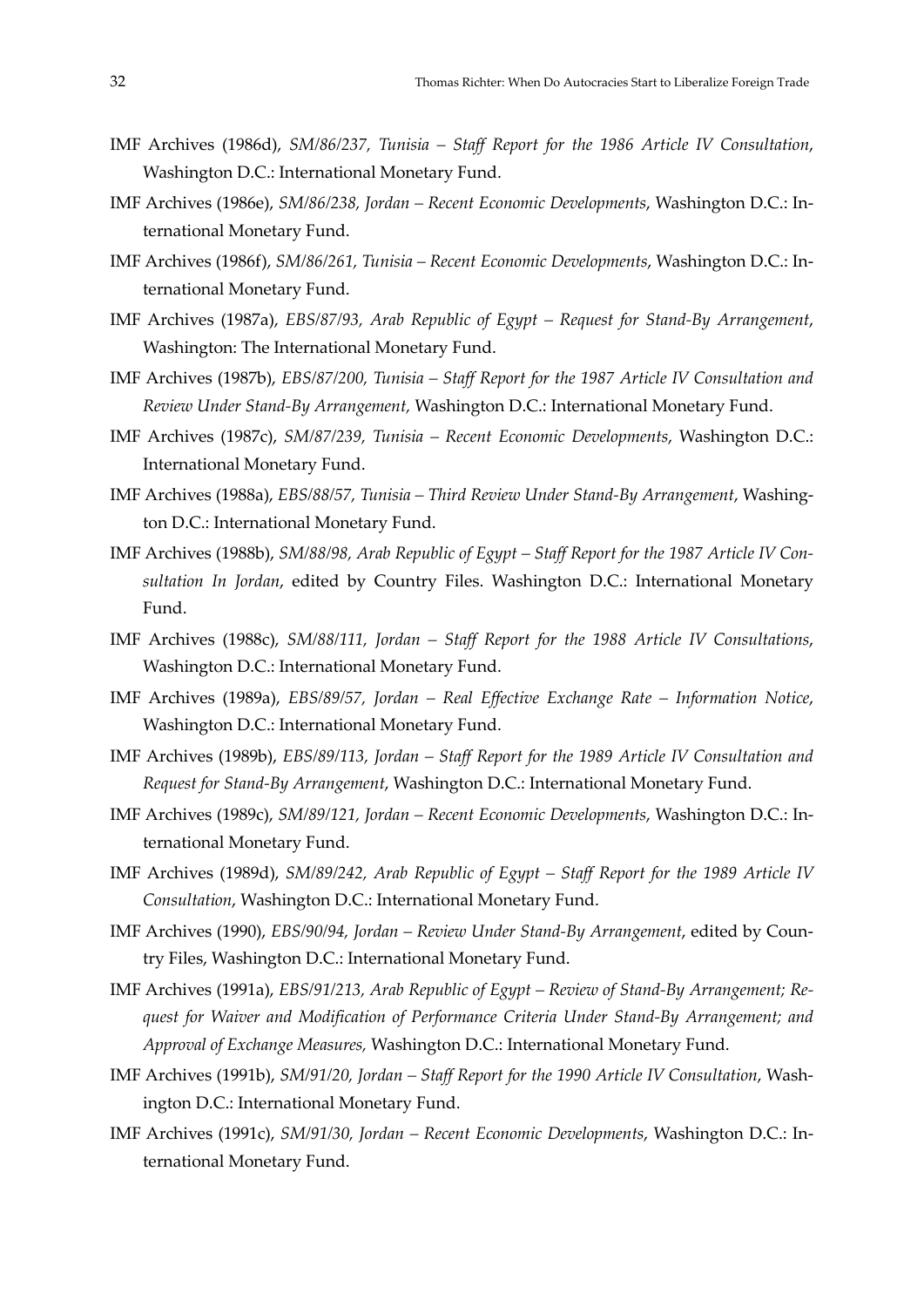- IMF Archives (1992), *SM/92/155, Arab Republic of Egypt – Recent Economic Developments*, Wash‐ ington D.C.: The International Monetary Fund.
- IMF Archives (1993a), *SM/93/131, Jordan – Recent Economic Developments*, Washington D.C.: In‐ ternational Monetary Fund.
- IMF Archives (1993b), *SM/93/179, Tunisia – A Review of Adjustment Experience*, Washington D.C.: International Monetary Fund.
- IMF Archives (1995), *SM/95/218, Jordan – Background Information on Selected Aspects of Adjust‐ ment and Growth Strategy*, Washington D.C.: International Monetary Fund.
- Kahler, Miles (1992), External Influence, Conditionality, and the Politics of Adjustment, in: Haggard, Stephan, and Kaufman, Robert (eds.), *The Politics of Economic Adjustment*, Prince‐ ton: Princeton University Press, 89‐136.
- Kennedy, Ryan (2007), Fragments of Economic Accountability and Trade Policy, in: *Foreign Policy Analysis,* 3, 2, 145‐169.
- King, Robert J. (1998), The Political Logic of Economic Reform in Tunisia, in: Layachi, Azzedine (ed.), *Economic Crisis and Political Change in North Africa*, Westport & London: Prae‐ ger, 107‐128.
- Knowles, Warwick (2005), *Jordan Since 1989: a Study in Political Economy*, London & New York: I.B. Tauris.
- Korany, Bahgat (1986), Political Petrolism and Contemporary Arab Politics, 1967‐1983, in: *Journal of Asian and African Studies*, XXI, 1‐2, 66‐80.
- Lijphart, Arend (1971), Comparative Politics and the Comparative Method, in: *American Politi‐ cal Science Review,* 65, 3, 682‐693.
- Lombardi, Domenico, and Ngaire Woods, (2008), The politics of influence: An analysis of IMF surveillance, in: *Review of International Political Economy,* 5, 711‐739.
- Marshall, Monty G, Keith Jaggers, and Ted Robert Gurr (2006), *Polity IV Project: Political Re‐ gime Characteristics and Transition, 1800‐2004*, University of Maryland, Center for Interna‐ tional Development and Conflict Management.
- Martin, Christian W. (2005), *Die doppelte Transformation: Demokratie und Außenwirtschaftsliberali‐ sierung in Entwicklungsländern*, Studien zur Neuen Politischen Ökonomie, Wiesbaden: VS Verlag für Sozialwissenschaften.
- Milner, Helen V. (1999), The Political Economy of International Trade, in: *Annual Review of Po‐ litical Science,* 2, 91‐114, <Go to ISI>://000170829800006.
- Milner, Helen V., and Keiko Kubota (2005), Why the Move to Free Trade? Democracy and Trade Policy in the Developing Countries, in: *International Organisation,* 59, 1, 107‐143.
- Momani, Bessma (2004), American Politicization of the International Monetary Fund, in: *Re‐ view of International Political Economy,* 11, 5, 880‐904.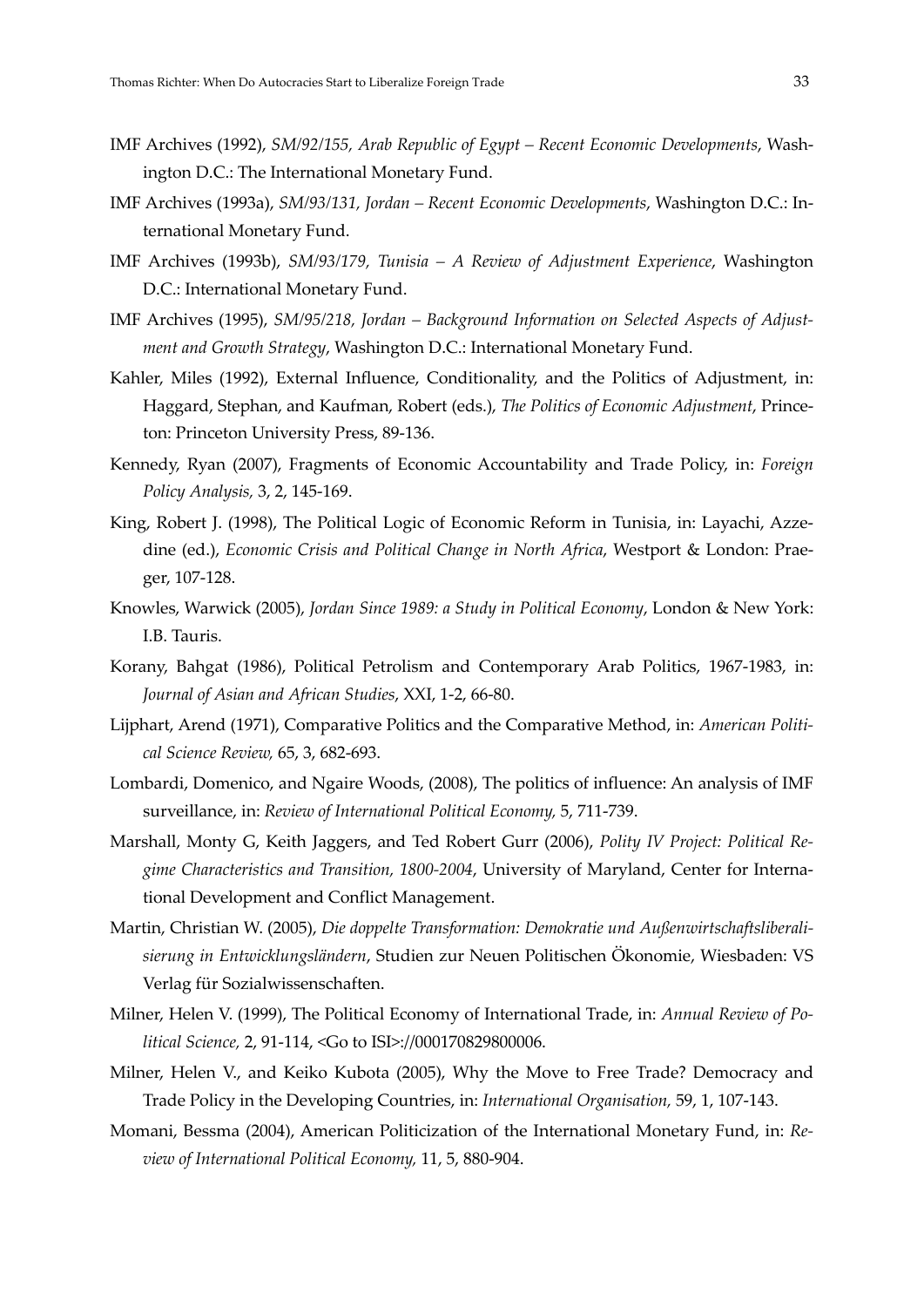- Moore, Pete W. (2004), Doing Business in the Middle East: Politics and Economic Crisis in Jordan and Kuwait, Vol. 20, *Cambridge Middle East Studies*, Cambridge: Cambridge Univer‐ sity Press.
- Morisson, Christian (1991), Adjustment and Equity in Morocco, in: Morisson, Christian (ed.), *Adjustment and Equity in Developing Countries*, Paris: Development Center of the Organisa‐ tion for Economic Co‐Operation and Development.
- Nelson, Joan M. (ed.) (1989), Fragile Coalitions: the Politics of Economic Adjustment, Vol. 12, *US‐Third World Policy Perspectives*; New Brunswick: Transaction Books.
- Nelson, Joan M. (1990a), Conclusion, in: Nelson, Joan M. (ed.), *Economic Crisis and Policy Choice*, Princeton, NJ: Princeton University Press, 321‐361.
- Nelson, Joan M. (ed.) (1990b), *Economic Crisis and Policy Choice*; Princeton, NJ: Princeton Uni‐ versity Press.
- Nelson, Joan M. (1993), The Politics of Economic Transformation Is Third‐World Experience Relevant in Eastern‐Europe, in: *World Politics;* 45; 3, 433‐463.
- Niblock, Tim, and Emma Murphy C. (eds.) (1993), *Economic and Political Liberalization in the Middle East,* London & New York: British Academic Press.
- Pawelka, Peter (1985), *Herrschaft und Entwicklung im Nahen Osten: Ägypten*, Heidelberg: C. F. Müller.
- Piro, Timothy J. (1998), *The Political Economy of Market Reform in Jordan*, Lanham, Boulder, New York & Oxford: Rowman & Littlefield.
- Przeworski, Adam, and Henry Teune (1970), *The Logic of Comparative Social Inquiry,* New York: John Wiley.
- Richards, Alan, and Waterbury, John (1996), *A Political Economy of the Middle East*, Boulder: Westview Press.
- Rivlin, Paul (1985), *The Dynamics of Economic Policy Making in Egypt*, New York: Praeger Pub‐ lishers.
- Rivlin, Paul, and Shmuel Even (2004), Political Stability in Arab States: Economic Causes and Consequences, *Memorandum*, 74, Tel Aviv: Jaffee Center for Strategic Studies, Tel Aviv University.
- Rodrik, Dani (1994), The Rush to Free Trade in the Developing World. Why so late? Why now? Will it last?, in: Haggard, Stephan, and Steven B. Webb (eds.), *Voting for Reform, De‐ mocracy, Political Liberalization and Economic Adjustment*, Oxford and New York: Oxford University Press, 61‐88.
- Schlumberger, Oliver (2002), Jordan's Economy in the 1990s: Transition to Development?, in: Joffé, George (ed.), *Jordan in Transition*, London: C. Hurst & Co, 225‐253.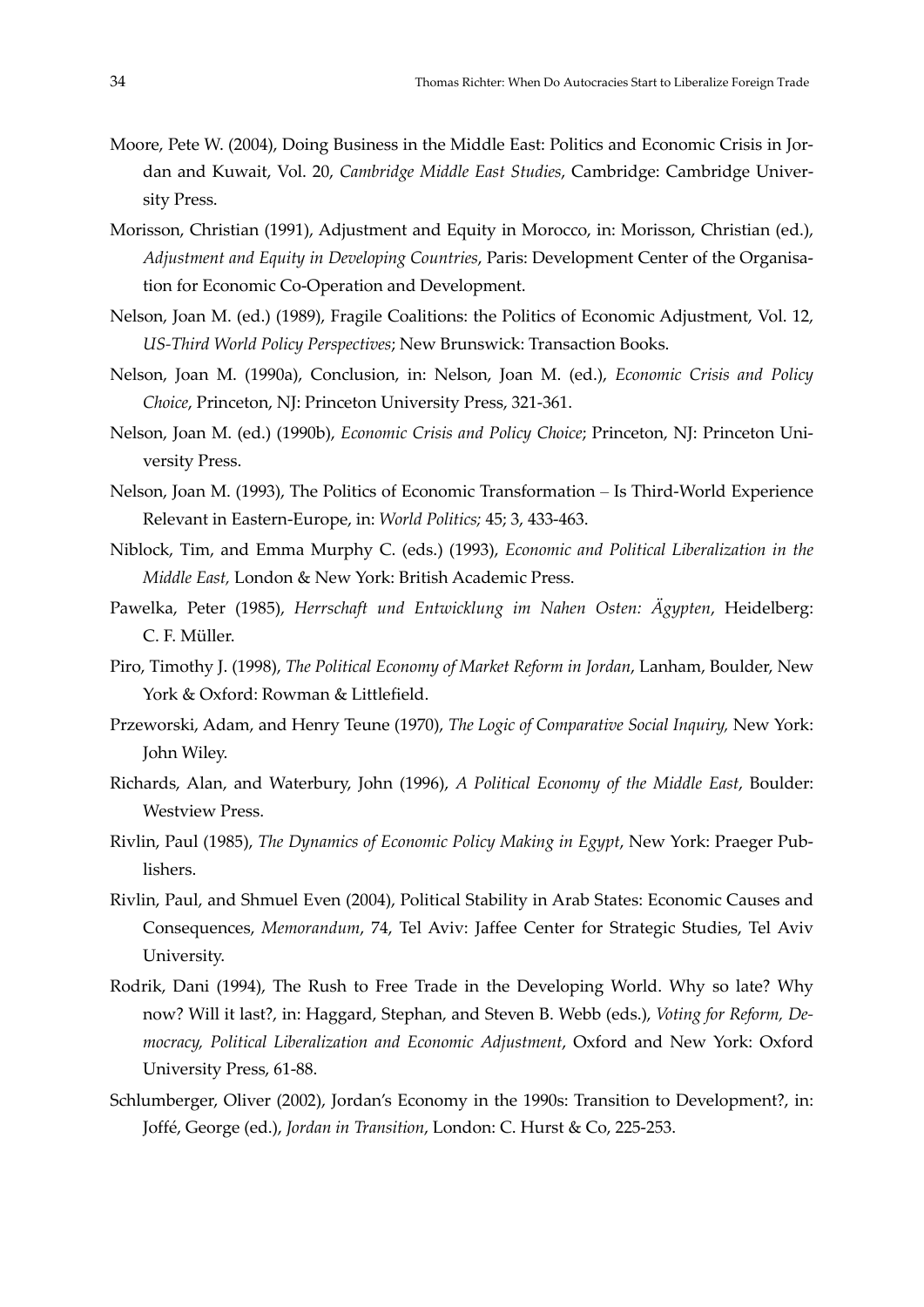- Schlumberger, Oliver (2004), *Patrimonial Capitalism. Economic Reform and Economic Order in the Arab World*, Dissertation, Institut für Politikwissenschaft, Eberhard‐Karls Universität Tü‐ bingen, Tübingen
- Seawright, Jason, and John Gerring (2008), Case Selection Techniques in Case Study Research: A Menu of Qualitative and Quantitative Options, in: *Political Research Quarterly,* 61, 2, 294‐308.
- Springborg, Robert (1993), Eygpt, in: Niblock, Tim, and Emma C. Murphy (eds.), *Economic and Po‐ litical Liberalization in the Middle East*, London & New York: British Academic Press, 145‐165.
- Swearing, Will D. (1987), Morocco's Agricultural Crisis, in: Zartman, I. William (ed.), *The Po‐ litical Economy of Morocco*, New York: Praeger, 159‐172.
- The Economist Intelligence Unit (1996), *Tunisia: Country Profile*, London, New York & Hong Kong: The Economist Intelligence Unit.
- The Economist Intelligence Unit (1998), *Tunisia: Country Profile*, London, New York & Hong Kong: The Economist Intelligence Unit.
- Waterbury, John (1983), *The Egypt of Nasser and Sadat: the Political Economy of two Regimes*, Princeton studies on the Near East, Princeton, N.J.: Princeton University Press.
- Waterbury, John (1989), The Political Management of Economic Adjustment and Reform, in: Nelson, Joan M. (ed.), *Fragile Coalitions: the Politics of Economic Adjustment*, New Bruns‐ wick: Transaction Books, 39‐56.
- Weiss, Dieter, and Ulrich G. Wurzel (1998), The Economics and Politics of Transition to an Open Market Economy: Egypt, *Development Centre studies*, Paris: OECD.
- White, Gregory (2001), *A Comparative Political Economy of Tunisia and Morocco: on the Outside of Europe Looking In*, Albany: State University of New York Press.
- Wils, Oliver (2003), Wirtschaftseliten und Reform in Jordanien. Zur Relevanz von Unterneh‐ mer‐Bürokraten‐Netzwerken in Entwicklungsprozessen, in: Büttner, Friedemann und Udo Steinbach, *Politik, Wirtschaft und Gesellschaft des Vorderen Orients*, Hamburg & Berlin: Deutsches Orient Institut und Arbeitsstelle Politik des Vorderen Orients.
- Wilson, Ernest J. (1991), Review: [untitled], in: *The American Political Science Review,* 85, 4, 1477‐1480.
- Zartman, I. William (1987a), King Hassan's New Morocco, in: Zartman, I. William (ed.), *The Political Economy of Morocco*, New York: Praeger, 1‐33.
- Zartman, I. William (ed.) (1987b), *The Political Economy of Morocco*, New York, NY: Praeger.